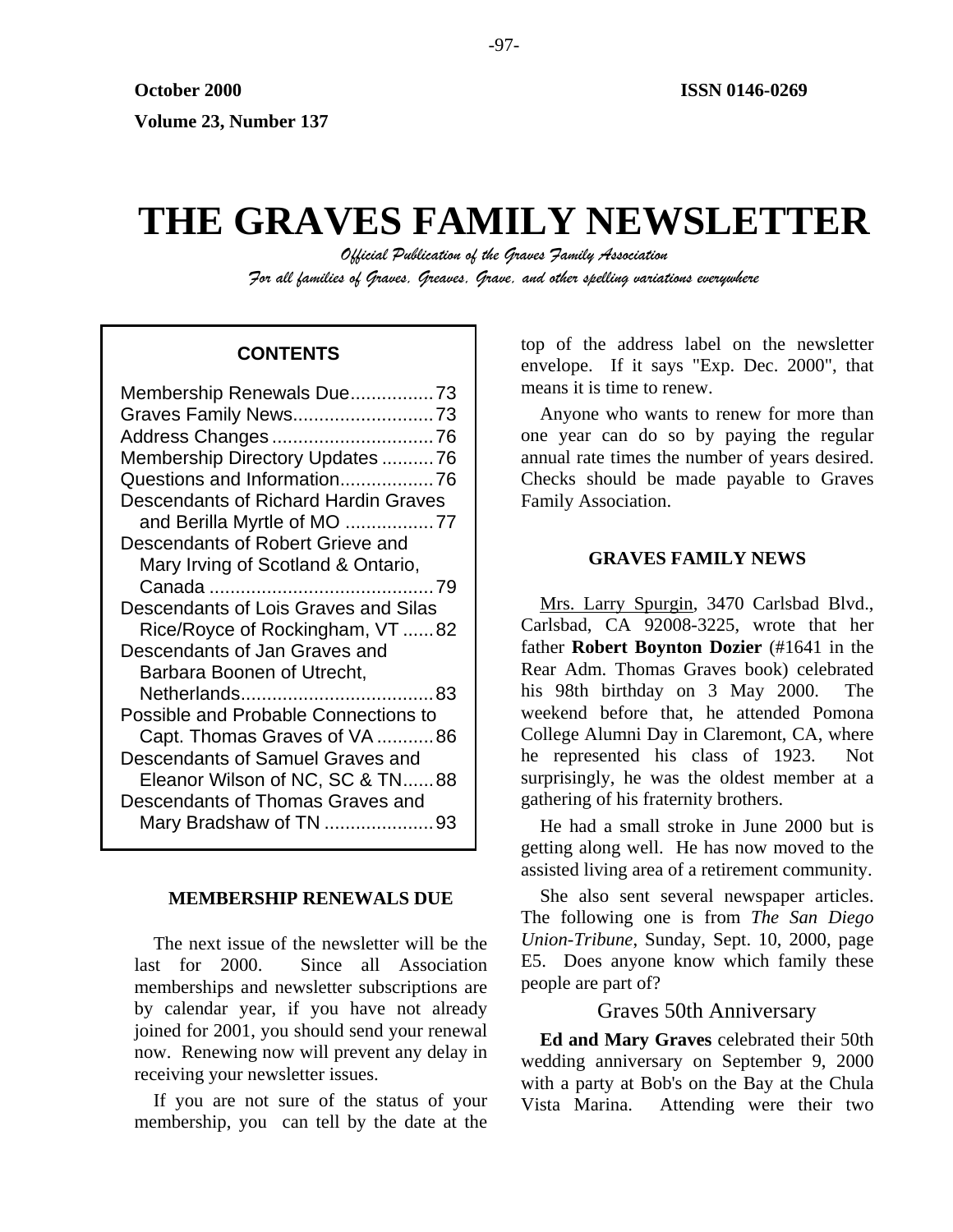daughters, six grandchildren, family, and friends.

#### **Memberships:**

**Regular (U.S. & Canada) \$20/year Other countries (air mail) \$30/year Sustaining (U.S. & Canada) \$40/year Other countries (air mail) \$50/year Life (U.S./Canada, 62 and older) \$600 one time Foreign memberships must be paid by money order in U.S. dollars. All back issues (1976 present) are available at current price.** 

**Newsletter only available to individuals as part of Graves Family Association membership. No charge for queries.** 

#### **Published by:**

**THE GRAVES FAMILY ASSOCIATION 20 Binney Circle, Wrentham, MA 02093, USA Internet Web Site: http://www.gravesfa.org** 

**Newsletter Editor: Kenneth Vance Graves 20 Binney Circle, Wrentham, MA 02093 (508)384-8084 ken.graves@gravesfa.org** 

**Treasurer: Sarah J. Graves, Wrentham, MA sarah.graves@gravesfa.org** 

**Director, Internet Web Site: Kenneth Vance Graves** 

**Graves Online List Manager: Marjorie Ferris, Rialto, CA, MBFerris@aol.com** 

**Research Coordinators** 

**Graves of Cambridgeshire, England: Nedra**  Dickman Brill, CG, 2410 NE 58<sup>th</sup> Ave., **Portland, OR 97213-4002 brillnd@pacifier.com** 

**Rear Admiral Thomas Graves of Charlestown, MA and his Greaves family of Stepney, London, England: Raymond C. Flesher, 313 West Lehow Ave., #24, Englewood, CO 80110-6744, rcflesher@juno.com** 

- **Charles Newton Graves (Descended from Rear Admiral Thomas Graves of Charlestown, MA): Janet Craw, HC 4, Box 23B, Payson, AZ 85541-9531, vjcraw@cybertrails.com**
- **Samuel Graves of Lynn, MA: Carol Kenney Graves, 4121 North Koerner Rd., Peoria, IL 61615, ckenney7@aol.com © Graves Family Association, 2000**

Hosts for the evening were their daughters, Renee Bardwell and Diana Graves.

Ed and Mary were married on September 9, 1950 at Saint Rose of Lima in Chula Vista. They have enjoyed being life-long friends. They are deeply loved by their daughters, family, and friends. Congratulations!

# CHARLES RAYMOND GRAVES June 27, 1942-April 27, 2000

**Charles Raymond Graves**, 57, of San Diego died April 27. He was born in Shamrock, Okla. Mr. Graves worked as a roofer, and had served in the Marine Corps.

Survivors include his sisters, Joyce Johnson of Austin, Texas, Ladonna Pollard of Rosman and Bonnie Vining of Princeton, Texas; and brother, Benjamin Graves of San Diego.

Services: 11 a.m. Tuesday, Fort Rosecrans National Cemetery, Point Loma. Donations: Shiloh Temple Apostolic Church Inc. Arrangements: Balboa Cremation Services.

(From *The San Diego Union-Tribune*, Sunday, May 7, 2000, page B-10, County Obituaries.)

(From The San Diego Union-Tribune, Tuesday, Oct. 24, 2000, page B9.)

> Dr. Harley Greaves, 78; family physician for nearly 40 years

By Jack Williams, Staff Writer

Even after an arduous day that found him treating 100 flu-ridden patients, **Dr. Harley C. Greaves** knew that he was in the right profession.

"His only love, outside family, was medicine," said his wife, Ralphine. "That's why he worked at it day and night."

Dr. Greaves, a retired family physician who practiced in San Diego nearly 40 years, died Oct. 15 at his Point Loma home. He was 78.

He had suffered from multiple illnesses and had lost his vision and hearing, his wife said.

Nine years ago, impaired vision forced him to close his practice. "He could never say no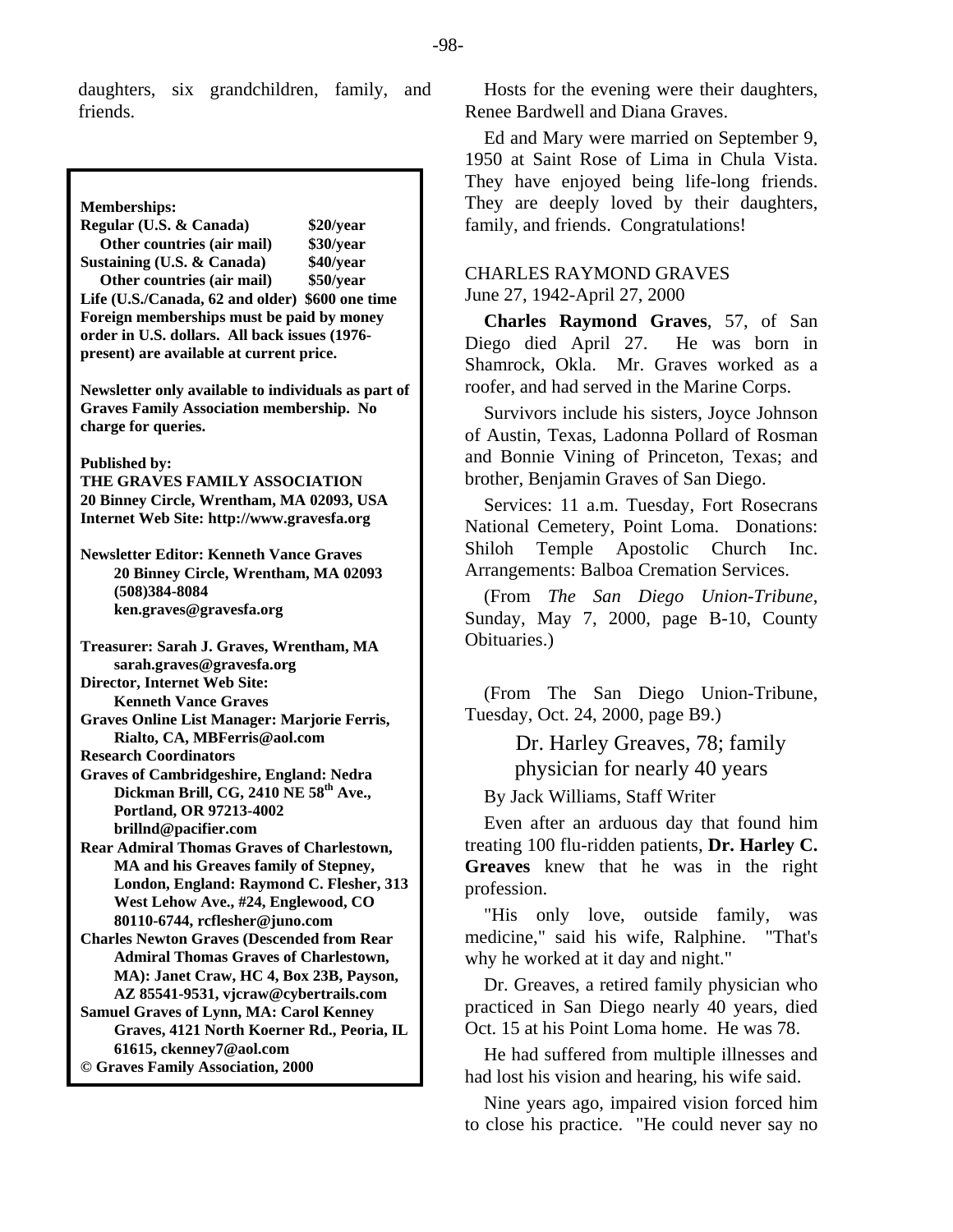to a patient," his wife said. "He continued to make house calls until he retired."

Dr. Greaves was a founding member in 1958 of the former Doctors Hospital and became its chief of staff in 1963, a decade after beginning his practice in the Point Loma area. For 30 years, he shared an office with the late Dr. Ralph L. Coleman, serving generations of Point Loma and Ocean Beach residents.

"One day in the late 1950's he saw 100 patients during a flu epidemic," his wife said. "If a patient couldn't pay, he didn't charge them."

Dr. Greaves also provided free services over the years to Mormon missionaries and athletic teams, his wife said.

A career in medicine was the culmination of a childhood ambition for Dr. Greaves. A skillful oboe player, he turned down music scholarships to pursue his medical studies at George Washington University.

After earning his medical degree in 1947, he received an appointment to an obstetrical society. He then served a residency at Ventura County Hospital.

In 1952, Dr. Greaves became a flight surgeon in the Air Force and served in Northern Africa during the Korean War.

He left the Air Force as a captain in Austin, Texas, and moved to Point Loma to begin his medical practice. For 35 years he served on the staff of Doctors Hospital, which opened as a 62-bed facility in Loma Portal.

In 1981, Sharp HealthCare bought the hospital and renamed it Sharp Cabrillo Hospital.

Dr. Greaves was born and raised in Preston, Idaho, where he met his future wife at 13. He earned his bachelor's degree at the University of Idaho before being accepted at George Washington's medical school.

"Because medicine was his life, he never had any hobbies in retirement," his wife said.

Survivors include his wife, Ralphine; sons, Craig and Terry, both of Point Loma; a brother, Dr. Keith Greaves of Salt Lake City; and three grandchildren.

Private services were Saturday in Preston, Idaho. Donations are suggested to MITE Inc., 1365 N. Johnson Ave., El Cajon, CA 92020, or to a charity of choice.

From *The San Diego Union-Tribune*, Friday, Jan. 14, 2000:

## **James Fremont Graves**

May 21, 1921-Jan. 9, 2000

James Fremont Graves, 78, of San Diego died Sunday. He was born in Kankakee, Ill. Mr. Graves was retired after working as a carpenter, and had served in the Navy.

Survivors include his wife, Ann V. Graves; daughters, Roseann Buchner of Eureka, Linda Hrenko and Mary Kingsley of San Diego; sons, Timothy, Peter, Daniel, James, Joseph, and Thomas Graves of San Diego; sisters, Donna Wolfe of Chebanse, Ill. And Rosemary Roberts of Clifton, Ill.; brother, Michael Graves of Glenview, Ill.; and 20 grandchildren.

Services will be private. Donations: James Graves memorial fund, arts & crafts center, c/o Voluntary Services at the VA Medical Center. Arrangements: Clairemont Mortuary.

Mrs. Larry Spurgin also sent information about "The Castle" in Virginia City, Nevada.

"The Castle was one of the finest mansions of the West when it was built in 1868 by **Robert N. Graves**, a mine superintendent of the Empire Mine. The immense prosperity in the mining towns of the time is apparent in the Castle's rich, elaborate furnishings, imported from all over the world.

Built after a castle in Normandy, the house is now owned by the McGuirk family, third owners, and remains precisely as it was built and furnished during the Virginia City boom.

Entering the Castle, once referred to as the "House of Silver Door Knobs," a visitor passes through a front door made of black walnut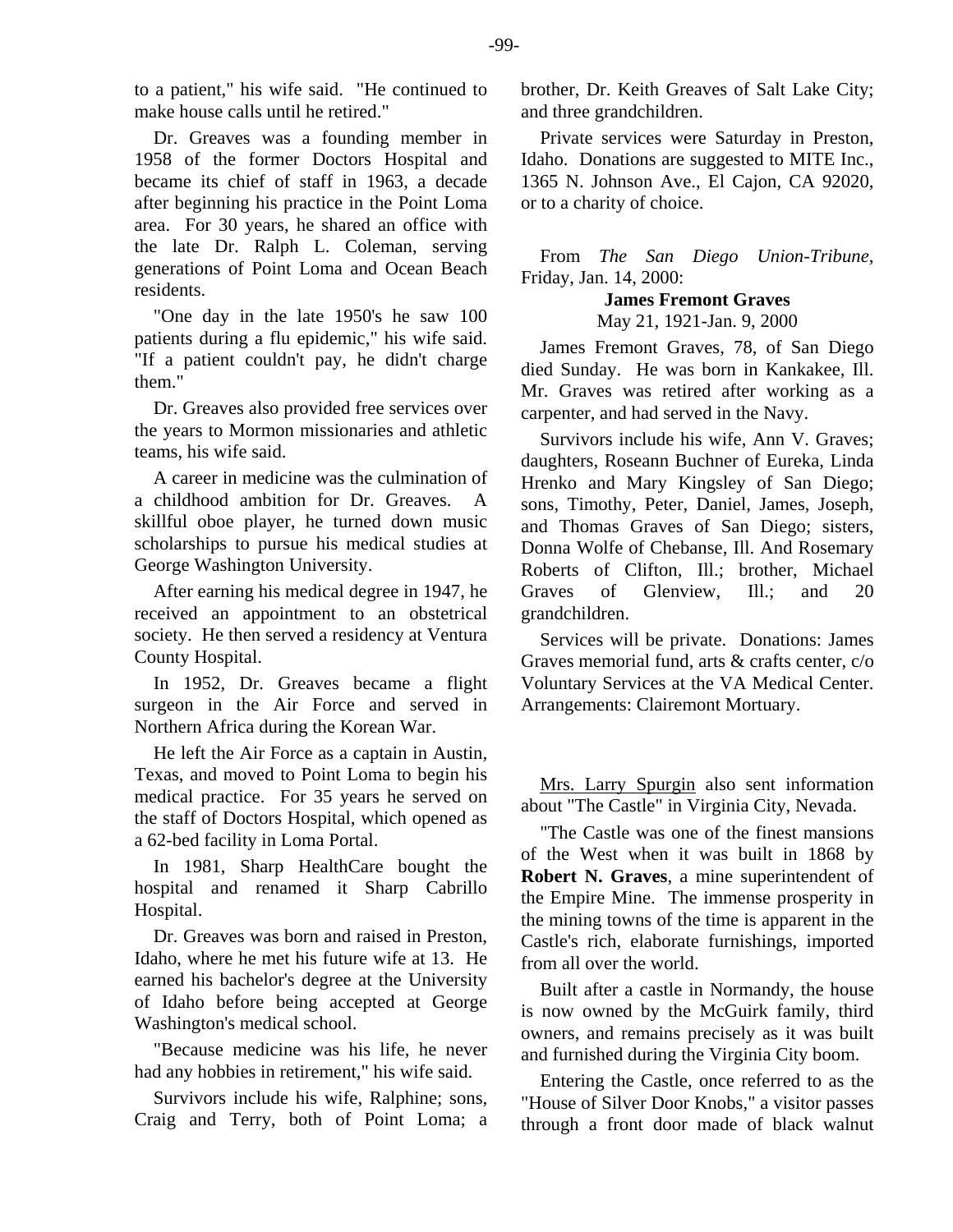from Germany. The two oval glass panels at the top of the door are monogram etched. Just inside are the butler and footman niches, integral parts of early mansions...

Stepping into the living room and parlor, immediately noticeable are the hand-cut Czechoslovakia rock crystal chandeliers, over 150 years old. Fireplaces, in the living room and in other rooms of the house, are of the ornate Carrara marble of Italy. Large French gold-leaf mirrors hang over the mantels...

It must be remembered that all these furnishings were shipped half way around the world a hundred years ago, under the most difficult conditions. Purchased in Europe, they were shipped around the Horn to San Francisco, and thence by mule and ox teams over the Sierras. To insure the continental flavor, the workmen and artisans were likewise imported from Europe...

## **ADDRESS CHANGES**

Mrs. Christine Crawford-Oppenheimer, descended from THOMAS GRAVES OF New Castle Co., DE, has moved from Poughkeepsie, NY to 146 Roosevelt Rd., Hyde Park, NY 12538.

#### **MEMBERSHIP DIRECTORY UPDATES**

*New Members*  BISHOP, Mr. John F. 1925 Wingfield Way, Carmichael, CA 95608 Ancestry: Thomas Graves of Hartford, CT, via #12

GRAVES, Mr. Dale E. & Kelly A. Coffey 4819 Douglas Street, Omaha, NE 68132 Ancestry: Capt. Thomas Graves of VA, via John<sup>2</sup>,  $\text{Thomas}^3$ ,  $\text{John}^4$ ,  $\text{John}^5$ ,  $\text{Thomas}^6$ , William  $\text{Thomas}^7$ , Uriah Noah<sup>8</sup>, Uriah Noah<sup>9</sup>

SMITH, Mrs. Linda Sue Graves 9317 West 146th Terrace, Overland Park, KS 66221 Ancestry: Capt. Thomas Graves of VA, via  $John<sup>2</sup>$ ,  $\text{Ralph}^3$ ,  $\text{Ralph}^4$ , Henry White<sup>5</sup>, son<sup>6</sup>, Thomas<sup>7</sup>, William<sup>8</sup>, Daniel<sup>9</sup>

#### **QUESTIONS AND INFORMATION**

# *MISCELLANEOUS GRAVES FAMILIES*

Mrs. Judy Gray, 4840 Las Floras Ct., Elkton, FL 32033 (scopist@netzero.net), is looking for the ancestry of her husband's maternal g-grandfather, CHARLES J. GRAVES, shown in the partial genealogy below.

# DESCENDANTS OF CHARLES J. GRAVES AND SARAH R. TRUSTY OF KS

## GENERATION 1

Charles J. Graves (1) was born 19 July 1849 at sea, and died 24 Jan. 1928 at Fort Scott, KS. He married Sarah R. Trusty on 19 Dec. 1869. She was born 5 March 1855 in Quincy, IL, and died 22 Jan. 1924 in Fort Scott, KS. They were both buried in Fort Scott, KS.

# Children – Graves

- 2. Etta Graves, m. ------ Edgar.
- 3. Gertie Graves, m. ------ Runkle.
- 4. Hattie Graves, m. ------ Hood.
- 5. Maud Graves, m. ------ Cawthorne.
- 6. Charles Graves
- 7. daughter, m. ------ Merrell.
- +8. William A. Graves, m. ------.

## GENERATION 2

William A. Graves (8) married ------. At least their first 3 children were born at Fort Scott, KS, and the others probably were also. Children – Graves

- +9. Bertha Opal Graves, b. 23 March 1915, m. Alvin B. Gray.
- +10. Louis Herbert Graves, b. 16 April 1919, m. Idella ------, d. 30 May 1990.
- +11. William Allen Graves, b. 26 Sept. 1924, m. Inez ------, d. 17 Sept. 1994.
	- 12. Gwendolyn ("Toots") Graves, m. Earl Smith. He died before 2000.
	- 13. Leota Marguerite Graves; bur. Ft. Scott, KS.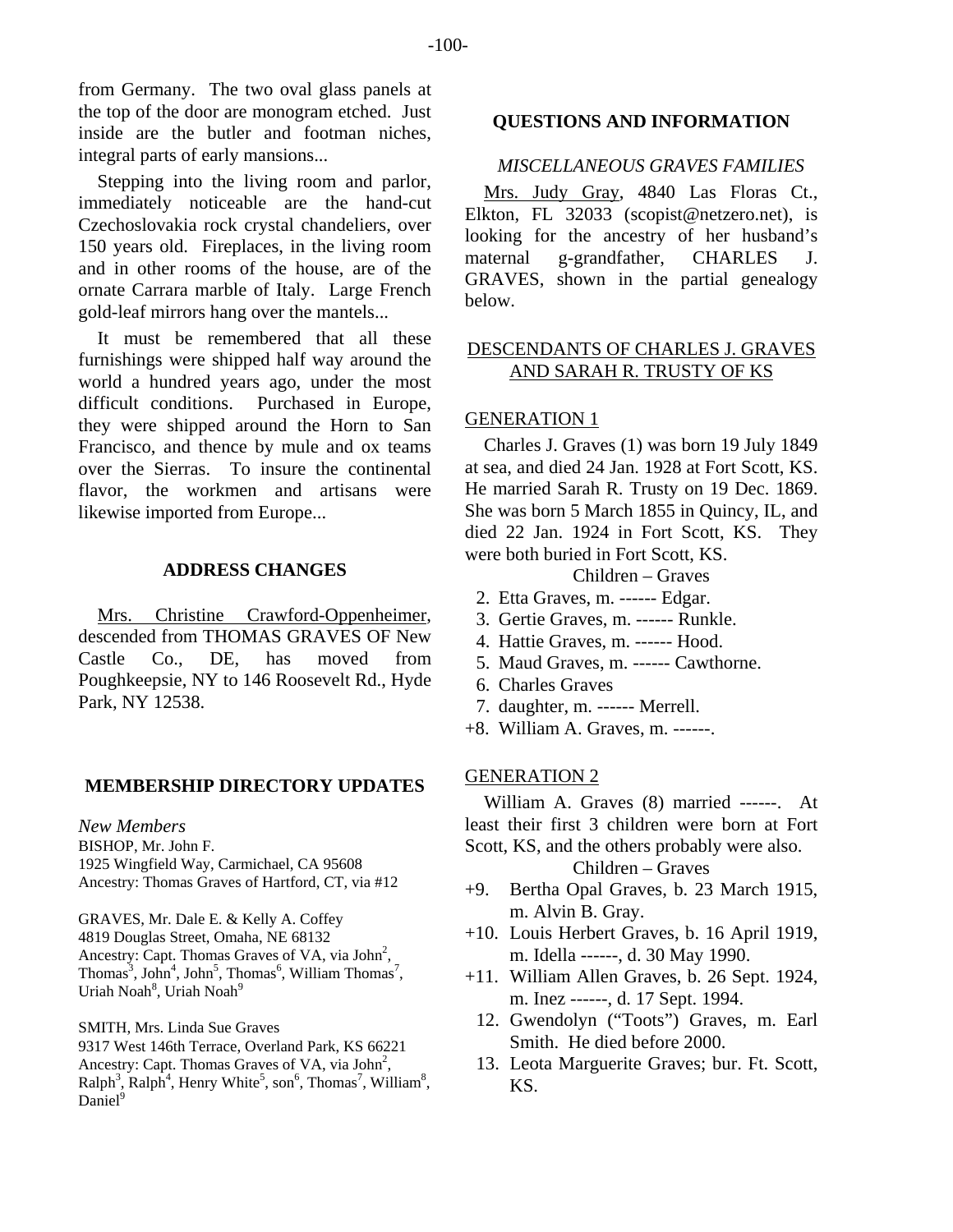The following people are among those who are interested in the family and ancestry of RICHARD HARDIN GRAVES of Missouri. Help is needed. A previous query from Hester McEuen on this family was on pp. 28-30, April 2000 GFNL.

- R-1. Ms. Linda J. Henize, 3211 North Hill, Amarillo, TX 79107 (lhenize@aol.com)
- R-2. Ms. Doris Shockley, PO Box 1081, Deming, NM 88031.
- R-3. Mr. Allen G. Gosselin, 5554 O'Brien Ave. North, Stillwater, MN 55082-6402.
- R-4. Mrs. Hester McEuen, 619 South Ivy Lane, Centralia, MO 65240 (Hqueue @aol.com)
- R-5. Col. Robert J. Owens, USAF Ret., 10431 West El Camino Circle, Sun City, AZ 85351 (rjowenscol@aol.com)
- R-6. Larry and Elaine Blackman (leblackm @bellsouth.net)

# DESCENDANTS OF RICHARD HARDIN GRAVES AND BERILLA MYRTLE OF MO

#### GENERATION 1

Richard Hardin Graves (1) was born 7 Sept. 1826 in MO, and died 14 Aug. 1903. He married Berilla Myrtle (or Bernellah Mirtell) on 10 July 1849 in Macon Co., MO. She was born 8 Nov. 1822 in MO, and died 11 Jan. 1902. Her middle name may have been Burton. They were buried in IOOF Cem., Lancaster, Schuyler Co., MO, and their headstones provided most of the information about them. The 1850 census for Schuyler Co., MO, lists Richard H. Graves, age 23, farmer, his wife Banilla Graves, 27, and son William C. Graves, 3/12, all born in MO. (R-4)

Children - Graves

- 2. William C. Graves, b.c. June 1850.
- +3. James David Graves, b. 25 Dec. 1851, m. Sarah Frances Kerby, 25 Dec. 1882, d. 30 March 1915.

#### GENERATION 2

James David Graves (3) was born 25 Dec. 1851 and died 30 March 1915 of chronic nephritis, both in Schuyler Co., MO. He married Sarah Frances Kerby, daughter of Samuel Kerby and Mary Pearcy (married 16 May 1825 in Chariton Co., MO), on 25 Dec. 1882. She was born 18 Jan. 1861 in Appanoose Co., IA, and died 26 Sept. 1950. James was a member of IOOF (International Order of Odd Fellows). They were both buried in IOOF Cem., Lancaster, Schuyler Co., MO. (R-1, R-5)

Children - Graves

- +4. Lillian Mable Graves, b. June 1883, m. William Bruce, d. 6 April 1940.
- +5. Burton Frances Graves, b. 25 March 18--, m. Burton Hilliker.
- +6. Perry Hardin Graves, b. 19 Nov. 1885, m. Anna Middleton, d. 29 June 1971.
- +7. Paul Erwin Graves, b. 16 Oct. 1887, m. Molly Jane Scurlock, d. 15 June 1977.
- +8. James Everett Graves, b. 11 April 1889, m(1) Martha Louisa Gosser, 9 Sept. 1916, m(2) Stella Opal Nicholson, d. 25 Feb. 1968.
	- 9. infant
	- 10. infant
- +11. Lewis Hubert Graves, b. 5 May 1896, m. Ona May Brown, 8 Feb. 1927, d. 4 Feb. 1989.
- +12. Gerald Grant Graves, b. 16 May 1898, m(1) Ivalee Florence Lucas, 24 Dec. 1922, m(2) Sylvia Eileen Eason, 19 May 1972, d.c. 18 Feb. 1997.
- +13. Mary Elizabeth Graves, b. 19 July 1900, m. Sam Morris, 20 March 1934, d. 20 Sept. 1987.
- 14. Gertrude Madelyn Graves, b. 9 Feb. 1902, d. 13 June 1970. Bur. IOOF Cem., Lancaster, Schuyler Co., MO.
- +15. Benjamin David Graves, b. 12 Dec. 1903, m. Naomi Aeschliman.

## GENERATION 3

Lillian Mable (or Mabel) Graves (4) was born in June 1883 and died 6 April 1940. She married William ("Bill") Bruce. (R-1, R-2) Children - Bruce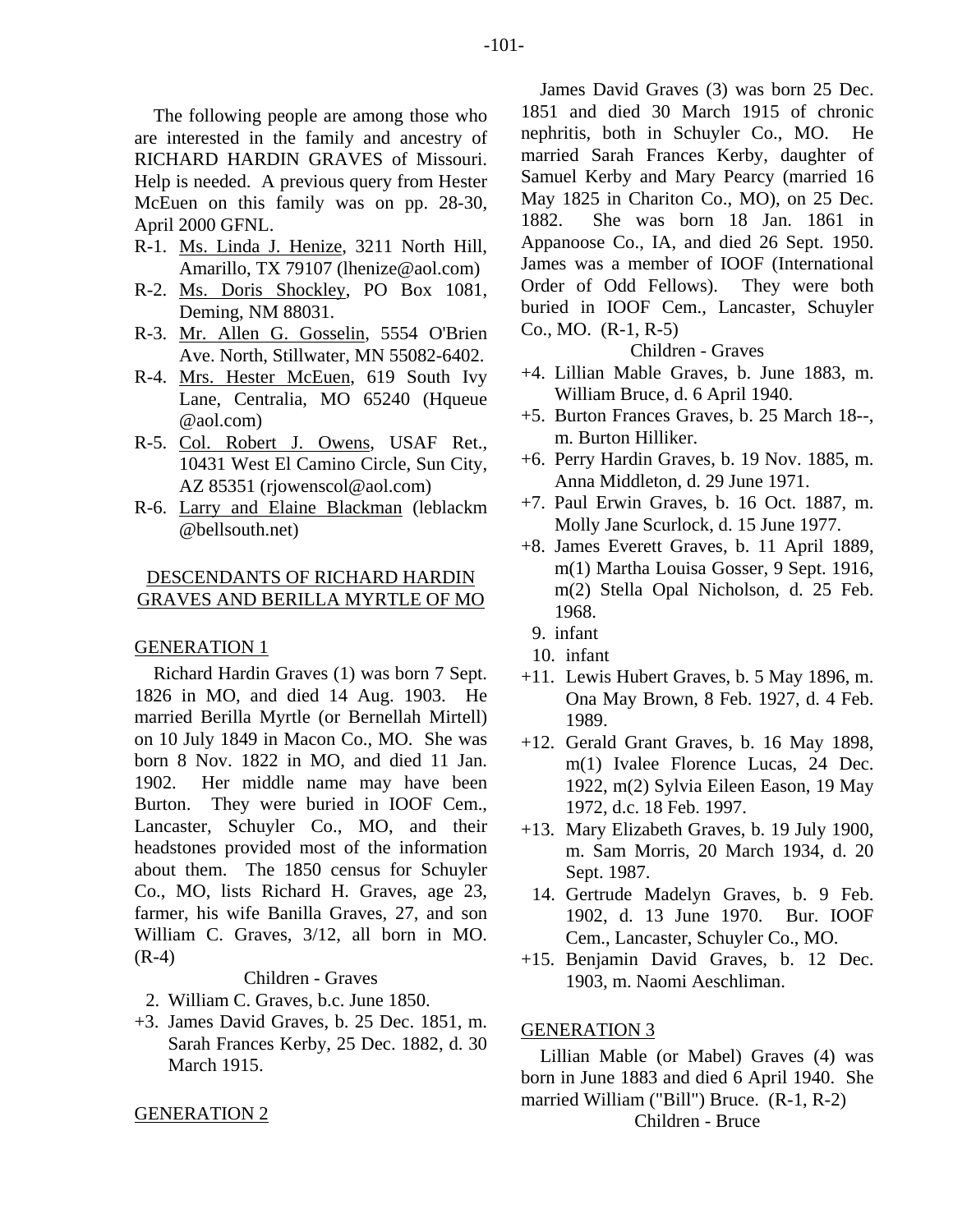16. Marion (or Marian) Bruce

17. Francis Bruce

18. Darcy (or Darey) Bruce

Burton Frances Graves (5), called Frances, was born 25 March 18-- in Schuyler Co., MO. She married Burton ("Bert") Hilliker. (Is her first name really Burton, or is this just her husband's name?) (R-1, R-5)

Children - Hilliker

+19. Ruth Hilliker

Perry Hardin Graves (6) was born 19 Nov. 1885 and died 29 June 1971. He married Anna Middleton. She was born 15 Dec. 1892 in Schuyler Co., MO, and died 14 Oct. 1976. They were both buried in IOOF Cem., Lancaster, Schuyler Co., MO. (R-1, R-5)

Children - Graves

- 20. daughter, b. 20 Sept. 1923, d. 21 Sept. 1923.
- 21. Perry Hardin Graves, Jr., b. 20 Sept. 1924. He died in an accident while a student at Univ. of Missouri.
- 22. Donald Eugene Graves, b. 17 Aug. 1927, d. 19 Feb. 1928.
- 23. Mary Ann Graves, b. 30 May 1929, m. ------ Sheicich.
- 24. Mariam Graves, b. 29 Oct. 1930, m. ------ Clough.
- 25. David Francis Graves, b. 1 Feb. 1939, m. Jo Partin.

Paul Erwin (or Irwin) Graves (7) was born 16 Oct. 1887 in Schuyler Co., MO, and died 15 June 1977. He married Molly Jane Scurlock. She was born 13 Jan. 1893 and died 17 June 1960. They were both buried in Arni Cem., Lancaster, Schuyler Co., MO. (R-1, R-2, R-5)

Children - Graves

+26. Elizabeth ("Betty") Frances Graves, m. Lewis Forsythe.

James Everett Graves (8) was born 11 April 1889 (or 1888) in Schuyler Co., MO, and died 25 Feb. 1968 in Centerville, Appanoose Co., IA. He first married Martha ("Mattie") Louisa Gosser, daughter of Jacob Gosser and Euphema Brown, on 9 Sept. 1916 in Lancaster, MO. She was born 22 Sept. 1895 in Schuyler Co., MO, and died 29 Nov. 1946 in Centerville, IA. He married second Stella Opal Nicholson. Both James and Mattie were buried in I.O.O.F. Cem., Lancaster, Schuyler Co., MO. Their first 4 children were born in Schuyler Co., MO, and the last in Davis Co., IA. (R-1, R-3, R-5)

Children - Graves, b. Martha L. Gosser

- +27. Wilda May Graves, b. 17 Sept. 1917, m. Kendall George Johnson, 20 May 1939.
- +28. Jacob David Graves, b. 8 Oct. 1919, m. Alta Stogdill, 6 May 1950, 6 May 1950.
- +29. Madeline Louise Graves, b. 12 Feb. 1924, m. Paul J. McNair, 7 Aug. 1946.
- 30. Viva Marie Graves, b. 20 Feb. 1926 (Schuyler Co., MO), d. 29 Jan. 1929.
- +31. James Everett Graves, Jr., b. 2 Oct. 1931, m(1) Vicki ------, m(2) Clara Lou Gardner, 19 June 1952.

Lewis Hubert Graves (11) was born 5 May 1896, and died 4 Feb. 1989 in Adair Co., MO. He married Ona May Brown on 8 Feb. 1927. She was born 16 May 1908 in Schuyler Co., MO, and died 26 May 1984 in Brighton, Adams Co., CO. They were both buried in Arni Cem., Schuyler Co., MO. (R-1, R-5) Children - Graves

+32. Perlina Jean Graves, b. 24 Jan. 1928, m. Donald Sidwell, 18 Feb. 1950, d. 14 Sept. 1968.

- +33. Dorothy Mae Graves, b. 29 July 1930, m. Robert Kelly.
- +34. Juanita Graves, b. 8 July 1932, m. Russell Wolz.
	- 35. Lewis Hubert Graves, Jr., b. 2 Jan. 1936, m. Irene Barnes, 2 Nov. 1964.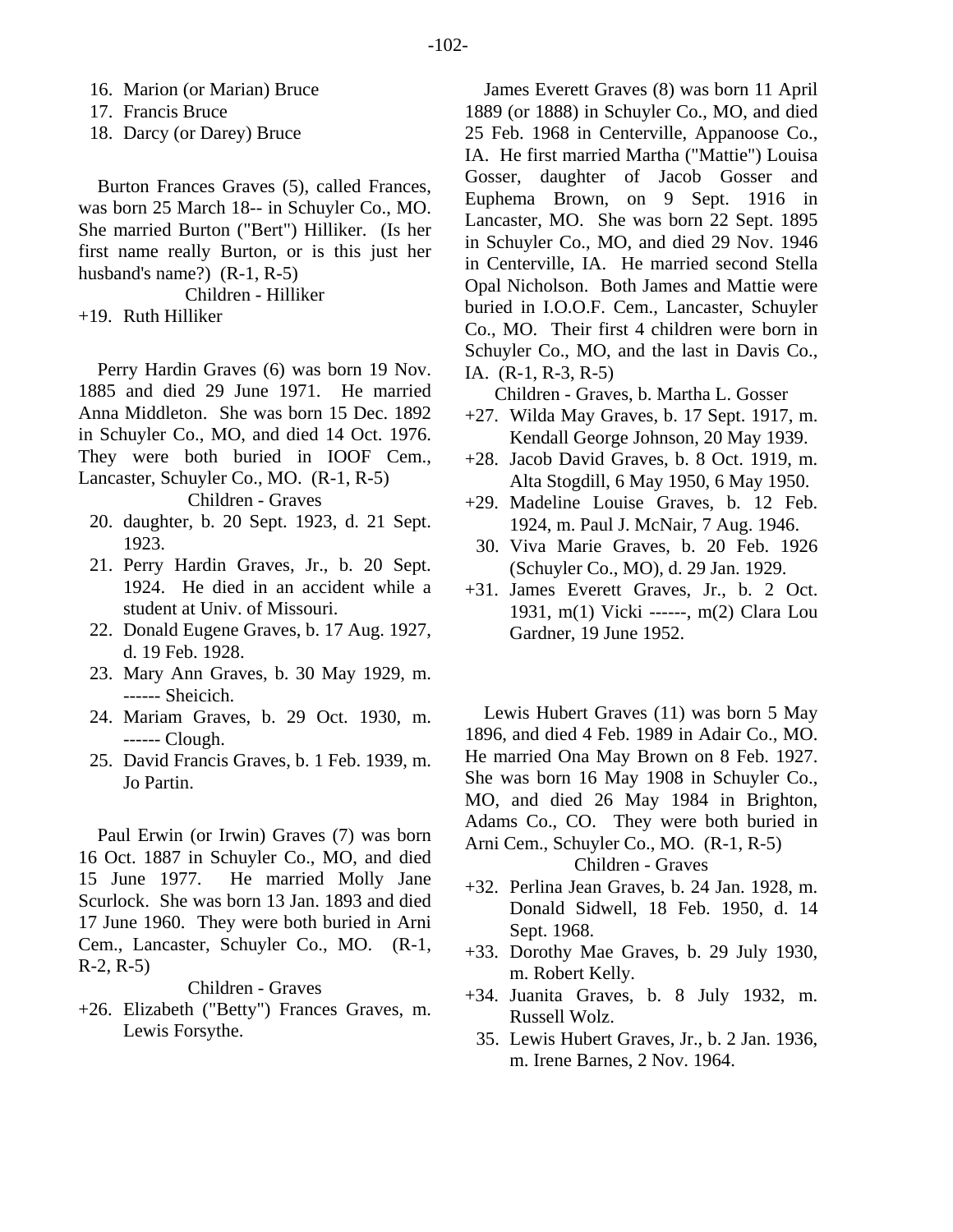died about 18 Feb. 1997 in Queen City, Schuyler Co., MO. He first married Ivalee Florence Lucas on 24 Dec. 1922 in Glenwood, Schuyler Co., MO. She was born 20 Feb. 1900 in Lancaster, MO, and died 6 Sept. 1970 in Centerville, Appanoose Co., IA. He married second Sylvia Eileen (Eason) Kerby, widow of Benjamin Kerby, on 19 May 1972. She was born 22 Dec. 1907 in Jimtown, Schuyler Co., MO, and died 22 Dec. 1996 in Columbia, Boone Co., MO. (R-1, R-5)

Children - Graves, by Ivalee F. Lucas

- +36. Mary Ilene Graves, b. 23 Aug. 1923, m(1) Jewell Field, m(2) Adrian F. Lunceford, Jr., 19 Aug. 1945.
- +37. Geraldine Graves, b. 13 Feb. 1926, m. Ernest E. Olson, 7 July 1942.
- +38. Bessie Joan Graves, b. 23 May 1929, m. Orren G. Scholfield, 7 Nov. 1954.
- +39. Sarah Florence Graves, b. 6 Sept. 1931, m. Warren Woodson Aeschliman, 3 Dec. 1950.
- +40. Martha Ann Graves, b. 6 March 1935, m. Bryce Laverne Tallman, 11 Oct. 1953, d. 17 June 1970.
- +41. Naomi Lee Graves, b. 1 Jan. 1940, m. Sherrill S. Darnielle, 1 Feb. 1958, d. 19 June 1972.

Mary Elizabeth Graves (13) was born 19 July 1900, and died 20 Sept. 1987 in Denver, CO. She married Sam Morris on 20 March 1934 in Queen City, Schuyler Co., MO. (R-1) Children - Morris

42. Robert Lee Morris

Benjamin David Graves (15) was born 12 Dec. 1903. He married Naomi Aeschliman. (R-1)

# Children - Graves

- +43. Carol Graves, m. Robert Tade.
- +44. Benjamin David Graves, Jr., b. 5 Aug. 1930, m. Katherine Marie Hoffman, Nov. 1950.

*GRAVES FAMILIES OF THE BRITISH ISLES* 

Mrs. Jennifer Blakeley Mode, N3075 Trieloff Rd., Fort Atkinson, WI 53538 (rotthaus@execpc.com), is descended from ROBERT GRIEVE of Scotland. The first 3 generations that she knows of are below. She wants to learn more.

She is also descended from MARY GRAVES who married Moses Ventrus on 14 Jan. 1647. This Mary Graves was a daughter of immigrant THOMAS GRAVES of Hartford, CT & Hatfield, MA.

# DESCENDANTS OF ROBERT GRIEVE AND MARY IRVING OF SCOTLAND & ONTARIO, CANADA

# GENERATION 1

Robert Grieve (1) was born in Scotland. He married Mary Irving. She was born in Scotland.

## Children - Grieve

- 2. Helen Grieve
- 3. George Grieve
- 4. Mary Grieve
- 5. Sarah Grieve
- 6. John Grieve
- +7. Walter Grieve, b. 1845, m. Isabelle Muir, d. 1937.

# GENERATION 2

Walter Grieve (7) was born in 1845 and died in 1937. He married Isabelle Muir, daughter of William Muir and Isobelle Muir (her maiden name?), both born in Scotland. She was born 17 Sept. 1850 and died in 1927.

Children - Grieve

- 8. Sarah Grieve, b. 26 Jan. 1868, d. Jan. 1957.
- 9. Barbara Grieve, b. 22 Oct. 1870, d. 8 Nov. 1961.
- +10. Mary Grieve, b. 3 Aug. 1873, m. William Ralph Stephen, 11 Oct. 1898, d. 15 Oct. 1965.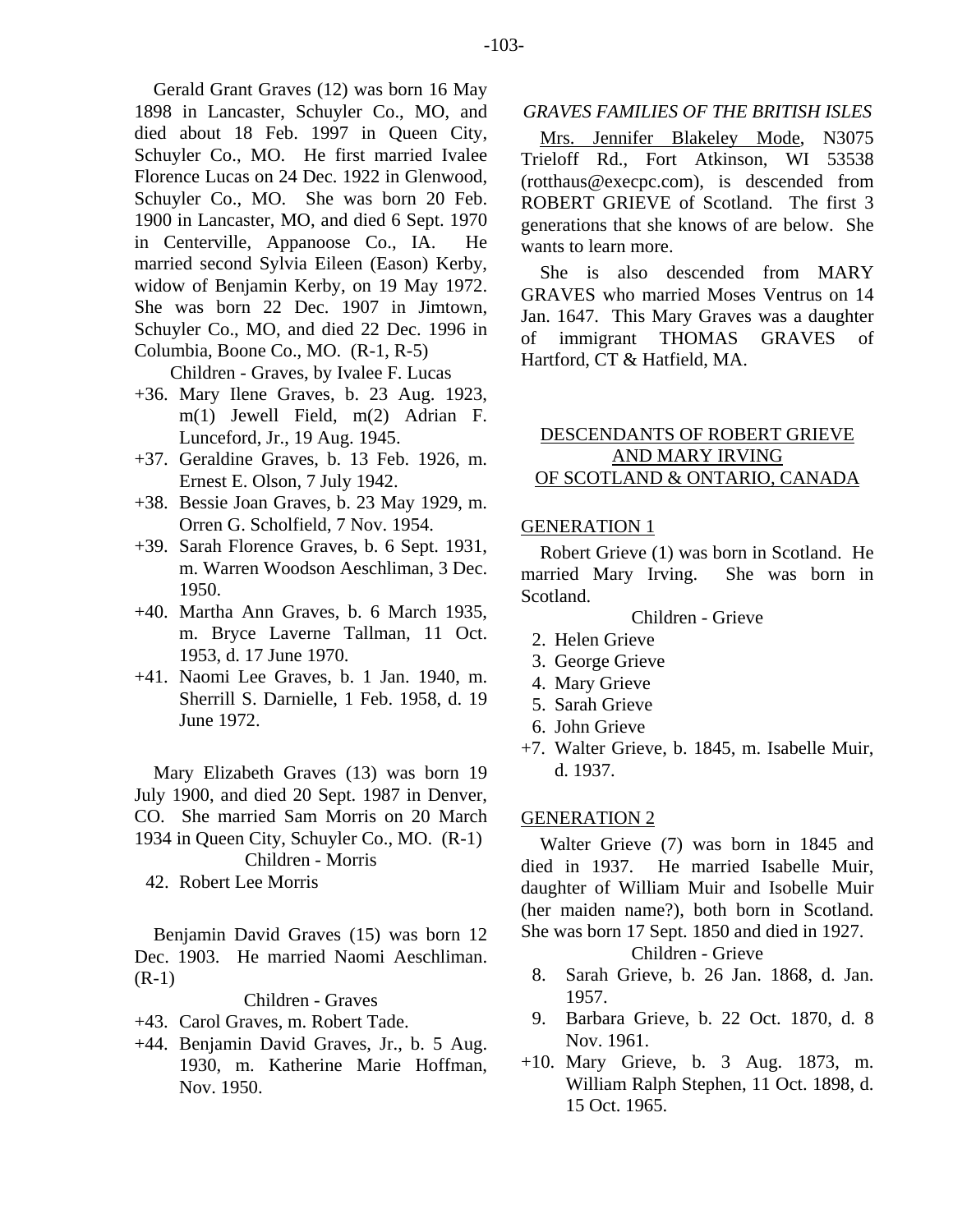- 11. Isabelle Helen Grieve, b. 17 June 1877, m. Alexander Stephen, 17 June 1901, d. Dec. 1971 (Bayport, MN?).
- 12. Robert William Grieve, b. 6 Oct. 1880.
- 13. John ("Jack") Grieve, b. 1882.

# GENERATION 3

Mary Grieve (10) was born 3 Aug. 1873 in Bruce Co., Ontario, Canada, and died 15 Oct. 1965 in Minneapolis, MN. She married William Ralph Stephen, son of William Stephen and Mary Glennie, on 11 Oct. 1898 in Uxbridge, Ontario. He was born 17 April 1864 in Queens Bush, Bruce Co., Ontario, and died in 1909 in Winnipeg, Ontario (?). They lived at least part of their lives in Sault Ste. Marie, Ontario, Canada, since at least one of their children was born there.

Children - Stephen

- +14. Walter Glenn Stephen, b. 22 Aug. 1900, m(1) Coreinne ------, m(2) Opal Ruth McHolland, 12 Aug. 1939, d. 6 Feb. 1976.
	- 15. Marjorie Jean Stephen, b. 6 July 1904 (Canada), m. Herbert Lloyd Laird, 1946 (Bayport, MN or Winnipeg, Ontario).
	- 16. William Donald Stephen, b. 19 Aug. 1907, d. 10 Nov. 1918.

## *NORTHERN GRAVES FAMILIES*

Mrs. Laura Doss, PO Box 490022, Lawrenceville, GA 30049 (mnldoss @juno.com), is descended from LUNA V. GRAVES of VT. She has now made a connection with the family of William Graves and Betsey Thair (genealogy 135). Luna's descent is William<sup>1</sup>, b. 1771, Stephen<sup>2</sup>, Merrill A.<sup>3</sup>, Lucius D.<sup>4</sup>, Luna<sup>5</sup> Graves. William<sup>1</sup> Graves was probably a son of  $Silas<sup>5</sup>$  Graves, descendant of Thomas Graves of Hartford, CT & Hatfield, CT: Thomas<sup>1</sup>, John<sup>2</sup>, Samuel<sup>3</sup>, Jonathan<sup>4</sup>, Silas<sup>5</sup>, William<sup>6</sup>. Her part of the family is below. She is interested in any additional information on her part of the family.

# GENERATION 3

Merrill A. Graves (17) was born about 1820 in Mt. Holly, Rutland Co., VT, and died 13 Feb. 1890 at age 70 in Wallingford, VT (VR). He first married Hannah Williams on 18 March 1840. She was a sister of Addison Williams who married Merrill's sister Jerusha. He second married Laura ------. He third married Elizabeth (Parker) Barber, widow of Thomas (or Samuel T.) Barber, on 9 Nov. 1857. She was born 7 Sept. 1823, died 14 July 1900 (gravestone), and was buried in Mech. Cem.

Children - Graves, by Hannah Williams

- 49. Olive Graves, b. 12 July 1843, m. Henry Benson.
- +50. Lucius D. Graves, b. 12 June 1845, m. Silenda L. Barber, d. 7 June 1907.
	- 51. Sophronia Graves, b. 3 June 1848, m(1) Philetus D. Peck, m(2) Edwin K. Foster.
	- 52. Elvira (or Elva) Graves, m. Horace Miltimore, d. East Richford, VT. Children - Graves, by Laura ------
	- 53. Jennie Graves Children - Graves, by Elizabeth Barber
- 54. Dwight Graves, b. 22 Aug. 1858, m. Era Dawson, d. 21 March 1896.
- 55. Otnie M. Graves, b. 23 Sept. 1860, m. Florence Dawson.
- 56. Charles Wayland Graves, b. 29 May 1863, m. Lura Parker.
- 57. Dan Fay Graves, b. 11 May 1865, m. Mary Odette.
- 58. Herbert Graves, m. Georgia Ray.

## GENERATION 4

Lucius D. Graves (50) was born 12 June 1845 and died 7 June 1907. He married Silenda (or Selinda or Celinda) L. Barber. She was born about 1844. The 1880 VT census lists the 3 children below, all born in VT.

Children - Graves

121. Wayland L. (or S.) Graves, b.c. 1870.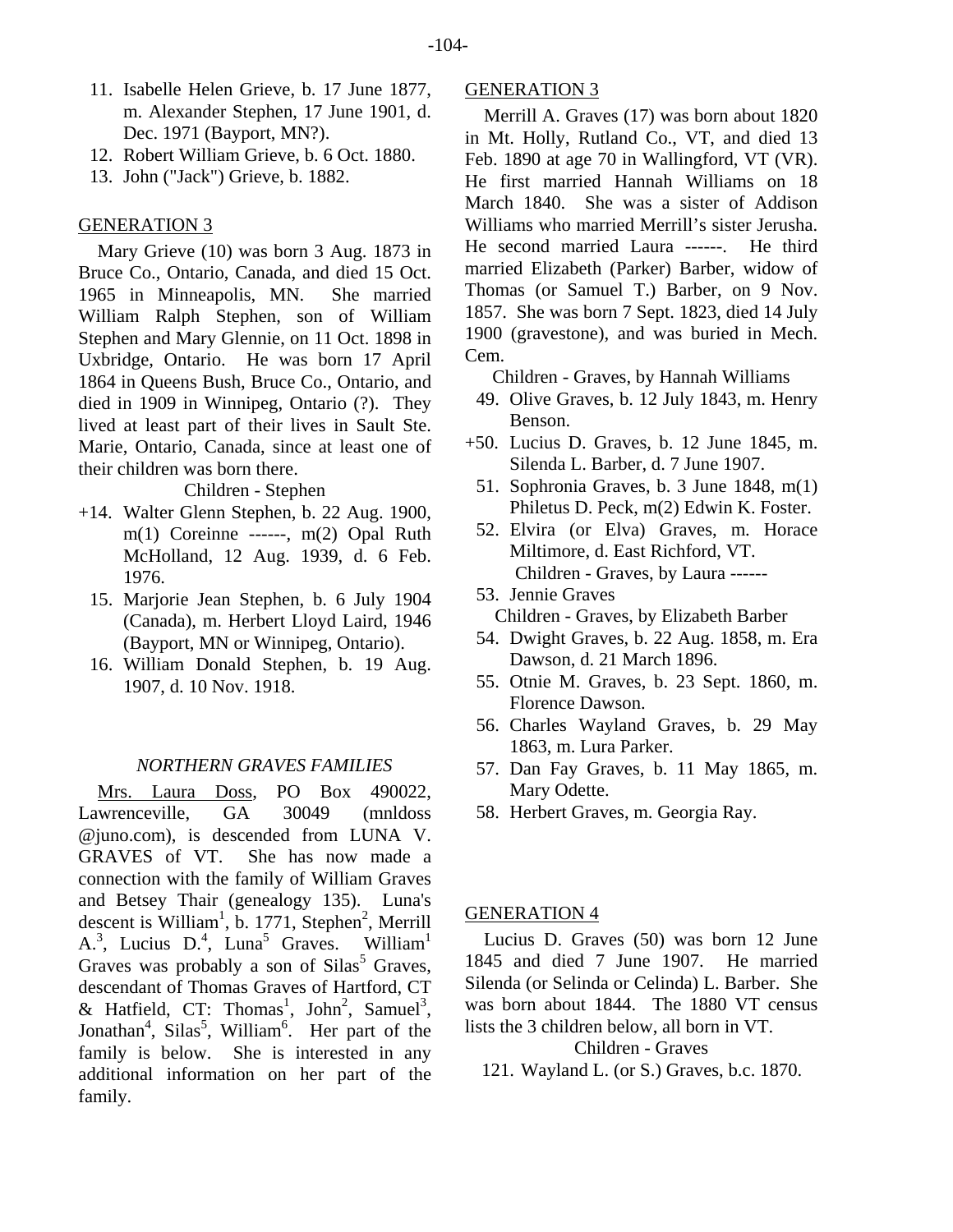- +122. Stillman Green Graves, b. 17 March 1871, m. Julia Janet Matava, 1 Jan. 1890, d. 24 Sept. 1933.
- +123. Luna V. Graves, b.c. 1874, m. Ernest Wesley Parker.

## GENERATION 5

Stillman Green Graves (122) was born 17 March 1871 in Weston, Windsor Co., VT, and died 24 Sept. 1933 in Brattleboro, Windham Co., VT. He married Julia Janet Matava, daughter of John Matava and Mary E. McNulty, on 1 Jan. 1890. She was born 28 Sept. 1873 in Proctorsville, VT.

Children - Graves

- 147. John Graves, b. 1890, m. Eva Currier.
- 148. Sidney Dwight Graves, b. 12 Sept. 1892 (Ludlow, Windsor Co., VT), m. Ellyne Marsh Niles. She was b. 27 April 1895 in Brattleboro, Windham Co., VT. 7 children.
- 149. Wayland Graves, b. 29 March 1896.
- 150. child
- 151. child
- 152. child
- 153. child

Luna V. Graves (123) was born about 1874 in Weston, Windsor Co., VT. She married Ernest Wesley Parker. He was born about 1869 in Canada.

## Children - Parker

- +154. Daisy Mae Parker, b. 25 Nov. 1892, m. Loria Joseph LaMarche, 12 June 1912, d. Oct. 1979.
- +155. Maynard Lucius Parker, b. 4 Dec. 1900, m. Annie Vail, d. 9 July 1976.
- +156. L. Parker, b.c. 1901, m. Gertrude ------.

Information on the other children of Merrill and Lucius and their descendants would be appreciated. Also, is it possible that WAYLAND HENRY GRAVES (genealogy 194) in the following paragraph is the Wayland who was a son of Lucius? Notice that one of the children of Wayland Henry Graves was named Charles Wayland Graves, the same name as that of an uncle of Wayland L. Graves. On the other hand, perhaps he was a son of a brother of Merrill A. Graves.

Wayland Henry ("Will") Graves (1) was born 23 (or 3) Sept. 1865 in Peth (town of Randolph), Orange Co., AR, and died 20 Oct. 1931 in Pine Bluff, Jefferson Co., VT. According to his obituary, he was born in Montpelier, VT (but perhaps this just meant near Montpelier). He married Olive Virginia McFadden, daughter of Elijah Hyatt McFadden and Sue Harding, on 25 Sept. 1888 in Pine Bluff, AR. She was born 30 April 1872 and died 2 Jan. 1944, both in Pine Bluff. Both their children were born in Pine Bluff.

Wayland Henry Graves went to Pine Bluff in about the 1880's. He was a fireman for the Cotton Belt Railroad in the 1894 and 1898 Pine Bluff city directory. From 1903 until 1931 he was an engineer for the Cotton Belt RR. According to the 1900 census, his father was born in NY. His mother was Sophia A. Baldwin, daughter of Rev. Jonathan Baldwin (a Baptist preacher) and Annie Brown. Sophia was born about 1850 and died 20 Jan. 1884 at the age of 33 years 8 months at Peth, Orange Co., VT. She first married a Graves man, and was only 15 when she had Wayland. She then married Lucius Batchelder, probably because her first husband died, although that is not known. Sophia, her brother Henry M. Baldwin, her parents and her grandparents (Annie's parents) are all buried in a cemetery on Route 12 near Peth, with the Randolph-Braintree town line running through the center.

Wayland Henry Graves was probably descended from Thomas Graves of Hartford, CT (gen. 168) via the family of William Graves who married Betsey Thair (gen. 135). There was a Charles Wayland Graves (born 1863) in that family who may have been closely related to Wayland Henry Graves.  $(R-1, R-2)$ 

#### Children - Graves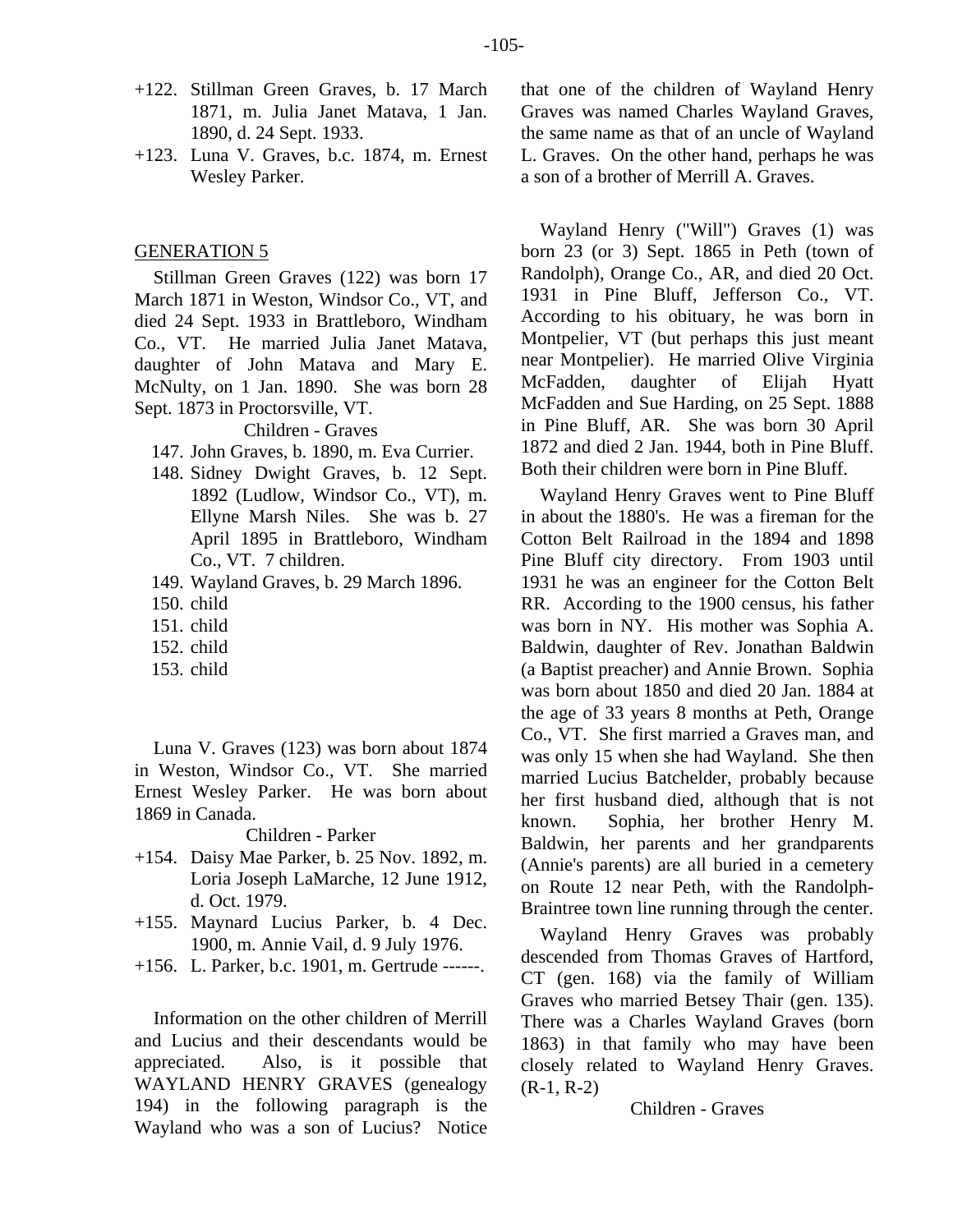- +2. Anna Orvis Graves, b. 3 Sept. 1891 (or 30 Oct. 1890), m. Leslie Everett McCool, 23 April 1910, d. 27 June 1961.
- +3. Charles Wayland Graves, b. 20 Feb. 1894, m(1) Grady Bledsoe, m(2) Minnie Ellis Warren.

Mr. Al Braley, 31 Webatuck Rd., Wingdale, NY 12594 (abraley@att.net), Ms. Sharon A. Foree (S\_Foree@prodigy.net), and Mrs. Jill M. Fritz, previously of San Antonio, TX, are all descended from LOIS GRAVES and Silas Royce (or Rice) of VT, discussed in the following genealogy. They are looking for the ancestry of Lois Graves.

# DESCENDANTS OF LOIS GRAVES AND SILAS RICE (OR ROYCE) OF ROCKINGHAM, VT

#### GENERATION 1

Lois Graves (1) was born about 1763 and died 11 Feb. 1853. She married Silas Rice (or Royce), son of Benedict Royce and Esther ------, of Rockingham, Windham Co., VT. He was born in 1757 and died 30 July 1850 in Rockingham, VT.

Children - Rice

- +2. Titus Rice, b. 2 Aug. 1798, m. Louisa Jones, 26 Oct. 1826, d. 24 Jan. 1889.
	- 3. Henry Rice
	- 4. Silas Rice, Jr., b. 1794-1804.
	- 5. Ira Rice (or Roys), m. Caroline Samson.

## GENERATION 2

Titus Rice (2) was born 2 Aug. 1798 (or 1797) in Rockingham, VT, and died 24 Jan. 1889 in Northfield, Washington Co., VT. He married Louisa Jones on 26 Oct. 1826 in Claremont, Sullivan Co., NH. She died after 1864.

Children - Rice

+6. Eliza Ann Rice, b. 28 Jan. 1829, m. Carlton Braley, 29 June 1845, d. 2 May 1887.

#### GENERATION 3

Eliza Ann Rice (6) was born 28 Jan. 1829 and died 2 May 1887. She married Carlton Braley on 29 June 1845. He was born 10 Dec. 1820 and died 31 Aug. 1884.

Children - Braley

- +7. Alson Henry Braley, b. 4 May 1846, m. Dell Anna Jackson, 28 May 1872, d. 31 May 1921.
- +8. Ellen Ann Braley, b. 20 March 1848, m. Edward Payson Goodhue, 25 Nov. 1869.
- 9. Julia B. Braley, b. 20 March 1850, m. George A. Mahan, 29 Dec. 1869, d. 1928. He was b. 24 March 1846, d. 1934.
- 10. Jane Louisa ("Jennie") Braley, b. 9 April 1852, m. John T. Whitcomb, d. 19 May 1928. He d. 18 April 1907. Children.
- +11. Fred Alonzo Braley, b. 16 Oct. 1854, m. Laura E. Bennett, Feb. 1882.
- 12. George C. Braley, b. 10 Jan. 1857, d. 6 Oct. 1874.
- +13. Frank Titus Braley, b. 10 Nov. 1861, m(1) Della Boyce, m(2) Sadie Minnikenat, March 1885.
	- 14. John Clifton Braley, b. 8 Jan. 1863.
	- 15. Mary E. Braley, b. 28 Feb. 1865, d. 10 Sept. 1873.
- +16. Edgar Rice Braley, b. 24 Feb. 1867, m. Lydia Alice Estes, 23 Oct. 1889.
- +17. Lucy Maria Braley, b. 13 June 1869, m. Elmer Judson Failor, 5 March 1890.
- +18. Agnes Florence Braley, b. 28 July 1872, m. Harlan Justin Failor, 20 Feb. 1895.
	- 19. Lillian Betsey Braley, b. 7 April 1876.

Mrs. George S. Brown (Anne W. Brown), 10375 Mackall Rd., St. Leonard, MD 20685- 2490 (awb@chesapeake.net), wrote that the New York Marble Cemetery is seeking living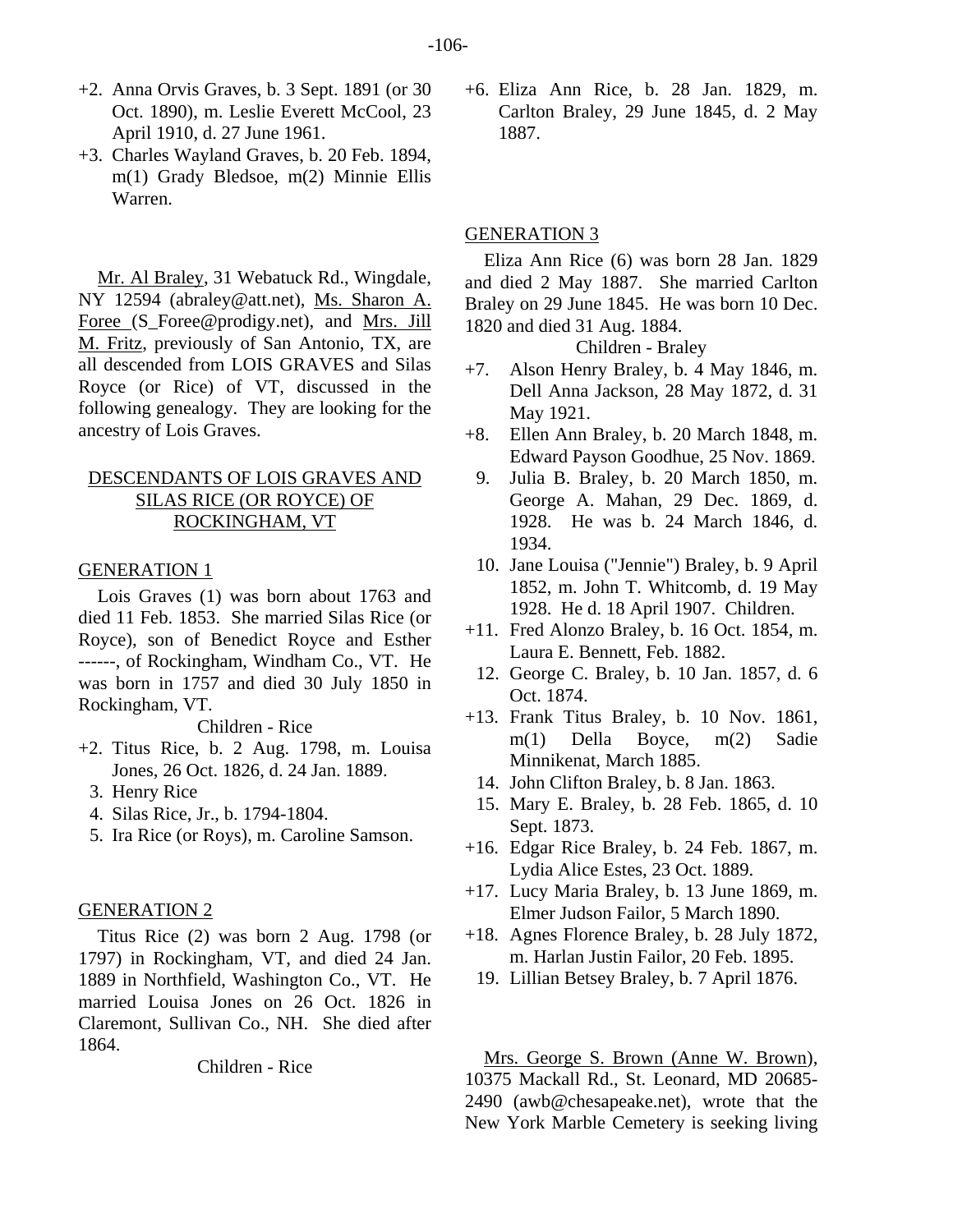descendants of William Lodewyck Graves (1800-1837), Edward Attwood Graves (1803- 1865), and Nathaniel Marius Graves (1807- 1838). They purchased vault 44 in 1831. All are sons of JOHN BOONEN GRAVES and Sarah Atwood. She is not a Graves descendant, but is a trustee of the cemetery and is trying to track down all living descendants. All descendants are entitled to be buried in the vault, and it is also hoped that they will share some of the maintenance expenses of the cemetery.

Information about the cemetery can be found at www.marblecemetery.org.

This Graves family is of special interest because they are from the Netherlands and we didn't know of them before. It would be interesting to discover whether they were originally from England and are related to other known Graves families.

# DESCENDANTS OF JAN GRAVES AND BARBARA BOONEN OF UTRECHT, NETHERLANDS

# GENERATION 1

Jan Graves (1) married Barbera Boonen. They lived in Utrecht, Netherlands. Jan may have had a second marriage, since there is a marriage of a Jan Graves to Charlotta Van Kastrop on 25 April 1764 in Utrecht, Utrecht, Netherlands. (As is noted below, it is also possible that the father was Ludivucus Marius Graves and not Jan Graves.)

# Children - Graves

+2. Jan Boonen Graves, bapt. 26 Dec. 1758, m. Sarah Attwood.

# GENERATION 2

Jan Boonen Graves (2) was born 23 Dec. 1758 and was baptized 26 Dec. 1758, both in Ijsselstein (or Ysselsteyn), Utrecht, Netherlands. He died 20 July 1826. According to Stuyvesant Fish's *Anthon Genealogy*, he was probably a son of Ludivucus Marius Graves of Ysselsteyn. He apparently immigrated to the U.S. and lived in New York City, NY. (There is an immigration record which has not yet been looked at.) He was known as John Boonen Graves in the U.S.

John Boonen Graves was Dutch Consul in South Carolina in 1788. He started the firm of J. Boonen Graves & Co., which was still in existence in 1864. He first went to Charleston, SC, and then to New York.

On Aug. 17, 1787 he wrote a letter to Sarah ("Sally") Attwood of Boston, asking her hand in marriage. They were married on 20 July 1788 by the Rev. Joseph Eckley at the Old South Church, Boston, MA. She was born 28 April 1768 and died 15 Aug. 1824, daughter of Nathaniel Attwood and Sarah Remick. The marriage notice in the *Massachusetts Centinel* for Wednesday, July 23, 1788, published in Boston, is as follows:

"Married. Last Sunday evening John Bonen Graves, Esq., Consul of South Carolina, from the United States of Holland, to Miss Sally Atwood of this town."

After his marriage he returned to Charleston, SC, where their first child was born. Their second child was born in Amsterdam, Netherlands, and all the others were born in New York. (Sources of information include Graves Family Bible; *Old Merchants of New York*, vol. II, part 1, p. 70; vol. III, part 1, pp. 150, 287-289; vol. III, part 2, p. 40; Last Vol. Wills, New York Historical Society.)

# Children - Graves

- 3. Louisa Elizabeth Graves, b. 12 July 1789, d. 28 May 1860.
- 4. Johanna Barbara Catherine Carolina Graves, b. 12 April 1791, d. 18 Nov. 1813.
- 5. Matina de Nos Graves, b. 23 March 1794, d. 11 June 1820.
- 6. John Boonen Graves, b. 16 Sept. 1796, d. 17 April 1824.
- 7. William Lodewyck Graves, b. 22 Oct. 1800, d. 12 Sept. 1837. The Louisiana Archives has a record in Orleans Parish Death Index, 1837, for William Lodwick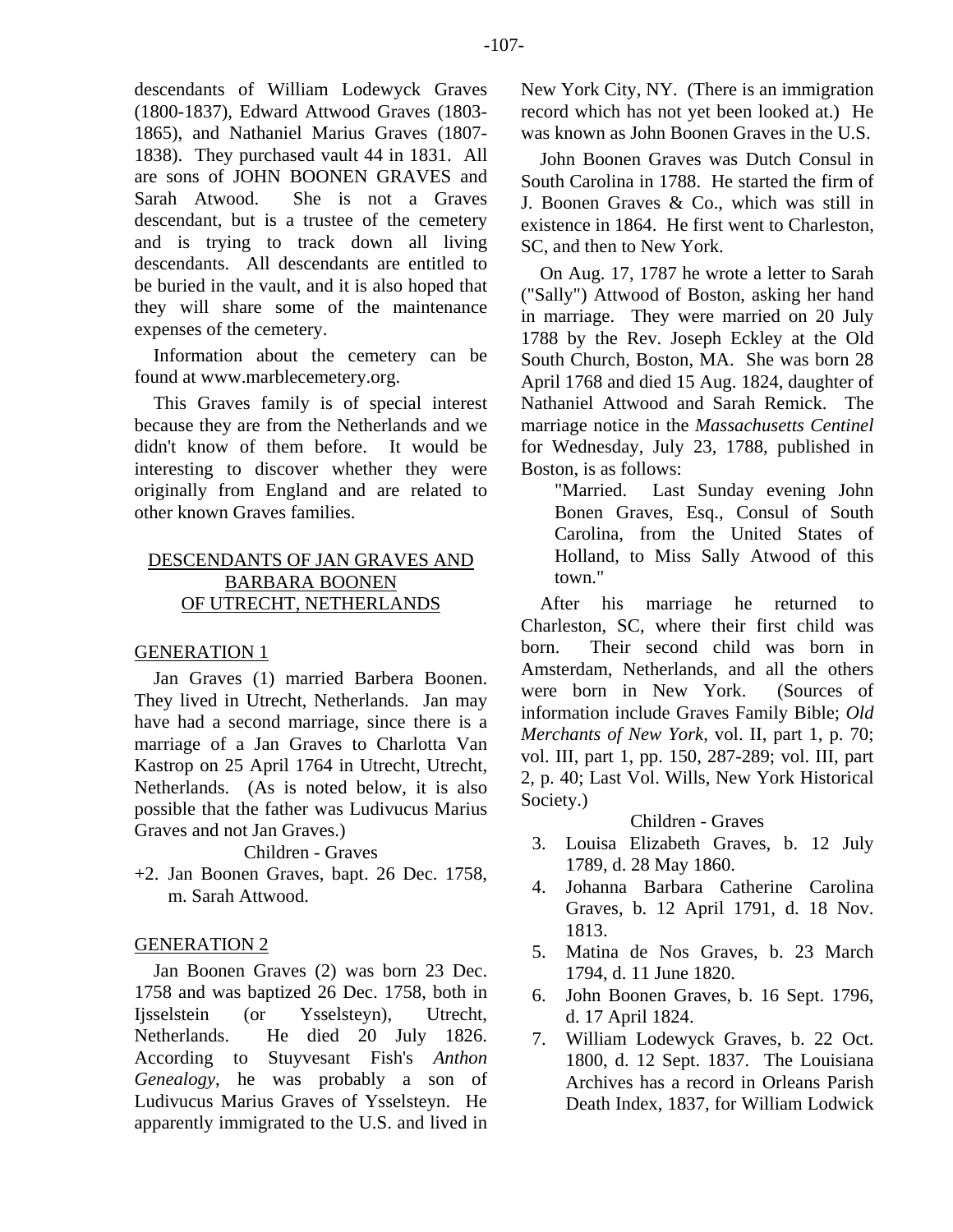Boonen Graves, 38 years of age, white, died 12 Sept. 1837, vol. 7, p. 293.

- +8. E. Boonen Graves, m. Mary Ann Emmet.
- +9. Edward Attwood Graves, b. 10 March 1803, m. ------, d. 6 Oct. 1865.
- +10. Sarah Anne Graves, b. 14 Feb. 1805, m. Joseph Michael Meert, 20 Dec. 1825, d. 11 Feb. 1832.
	- 11. Nathaniel Marius Graves, b. 10 Dec. 1807, d. 28 May 1838.
	- 12. Mary B. Graves, b. 5 April 1810, never married, d. May 1838 (421 Broome St., NY City, NY, consumption).
	- 13. Carolina Adelaide Graves, b. 9 Oct. 1813, d. 7 July 1814.

## GENERATION 3

E. (probably Edward) Boonen Graves (8) died before his wife. He married Mary Ann Emmet, daughter of Thomas Addis Emmet (famous Irish patriot). She was born about 1805, and died 20 July 1866 of dysentery at age 61 in Middletown, Staten Island, NY. E. Boonen Graves is probably the same person as Edward Atwood Graves (#4).

He was the owner at one time of a wellknown painting, Ecce Homo, by Willem van Herp (c. 1614- Antwerp - 1677). This painting was previously in the Emmet Collection, Seville, Spain (note that Emmet is also his wife's surname), was subsequently owned by Louis Durr until 1882, then by the New York Historical Society, and in 2000 was for sale by a London art gallery.

#### Children - Graves

 14. Edward Boonen Graves, b.c. 1843, d. 16 July 1854 (constipation of the bowels, age 11, Florence, Northampton, Hampshire Co., MA). Bur. New York Marble Cem., NY City, NY.

Edward Attwood Graves (9) was born 10 March 1803 and died 6 Oct. 1865. He married ------. There is an Edward A. Graves listed in the 1850 census of Northampton, Hampshire Co., MA, which may be him. This is probably the same person as E. Boonen Graves (#3).

Children - Graves

 15. John Boonen Graves, b.c. Nov. 1833 (NY), d. 1 Sept. 1834 (inflammation of the brain, 10 months of age, 421 Broome St., NY City, NY).

Sarah Anne (or Ann) Graves (10) was born 14 Feb. 1805 in NY City, and died 11 Feb. 1832 of consumption (tuberculosis) at 6 Pearl St., NY City, NY. She married Joseph Michael Meert on 20 Dec. 1825 He was born about 1782 probably in Bruges, Belgium, and died 2 Feb. 1848 of congestion of the lungs at 109 Clinton Place, NY City, NY death notice in the *New York Evening Post*, Feb. 3 or 5). They were both buried in New York Marble Cem., NY City, NY. Joseph was an art collector.

Joseph was a member of a lodge of masons in Bruges, Belgium in 1812. Family tradition says that he was forced to serve in Napoleon's army as a member of the guard. Also, that many of the family paintings were more or less hurt during the wars by being stored in a barn. Stuyvesant Fish thought Joseph went to the United States shortly after 1812. He had a sister who died at Louvain before 21 March 1859, who left all her property to her brother, Joseph Michael Meert, or his heirs, he being then dead.

He was of an old family and had the title of Count de Domberg. There is also a tradition in the family that on coming to the U.S. he was shipwrecked on some of the southern islands near Cuba and floated around for a number of days on a hen coop, perhaps eating the more or less damp and dead hens. When he arrived in New York, he probably had letters of introduction to John Boonen Graves, the Dutch Consul. Being a young man of social position and some property, the Consul who had a prosperous business in New York, introduced him to the members of his family. A few years later it is quite natural that Joseph married his daughter Sarah, who was about 23 years younger than her husband.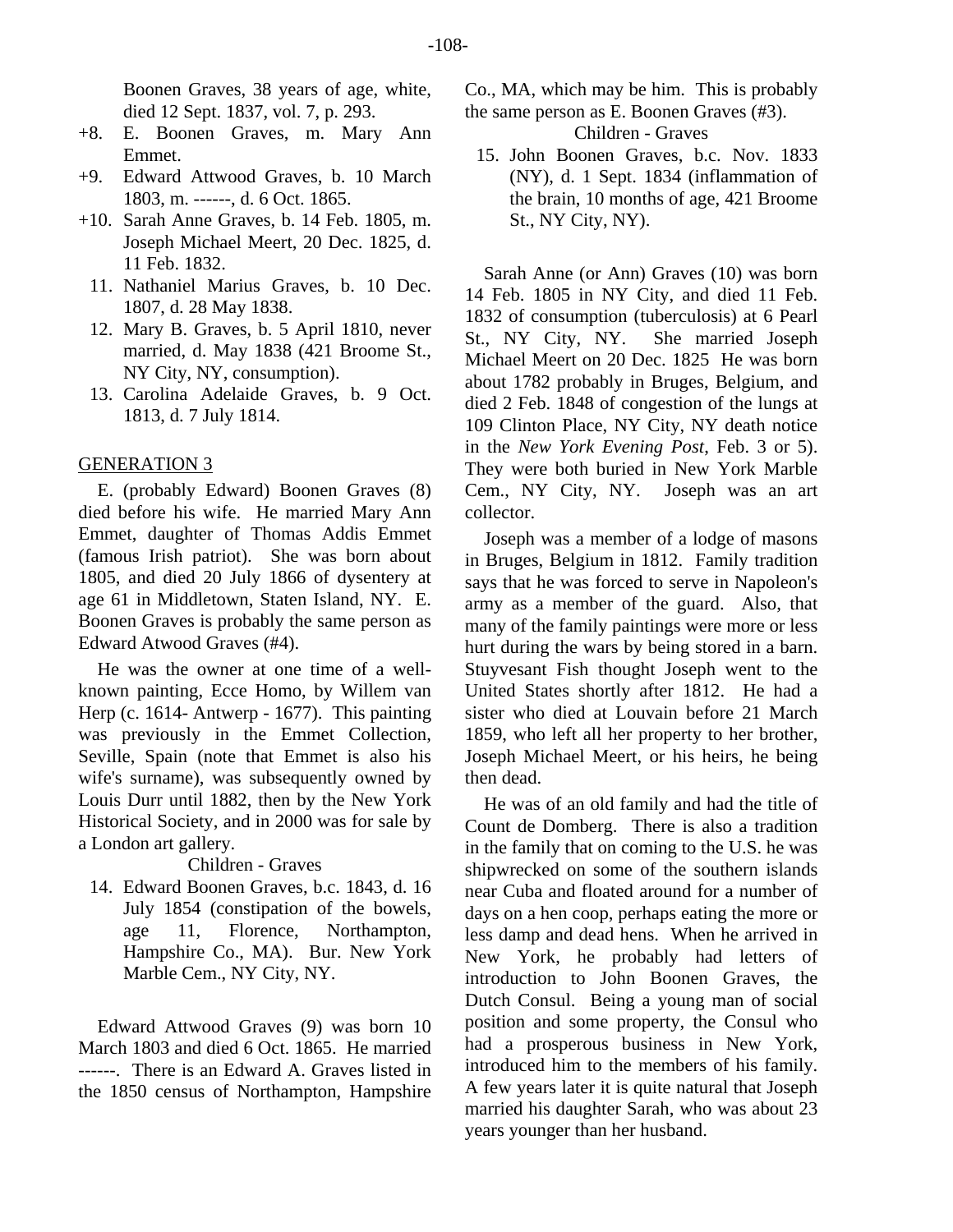In 1833 Joseph took a trip to Europe and bought some paintings. He was quite an artist but, from the paintings in his collection, he must have been a poor judge of other people's work or often swindled. During this trip or earlier, his claims to the nobility were confirmed by William I of Holland, perhaps in 1812.

#### Children - Meert

- 16. Maria Theresa Meert, b. 17 Dec. 1826, never married, d. 21 April 1903.
- +17. Sarah Atwood Meert, b. 2 Sept. 1828, m. William Henry Anthon, 23 Jan. 1850, d. 13 April 1911.
	- 18. John Graves Meert, b.c. 26 Dec. 1830 (NY), d. 28 Feb. (or 1 March) 1832 (convulsions, 6 Pearl St., NY City, NY).

## GENERATION 4

Sarah Atwood Meert (17) married General William Henry Anthon, son of John Anthon and Judith Hone, on 23 Jan. 1850. He was born 2 Aug. 1827 in NY, and died 7 Nov. 1875 of pneumonia at 56 Irving Place. He was a lawyer and an assemblyman for Staten Island, NY. He was buried in New York Marble Cem., NY City, NY, and was later removed to Woodlawn Cem. 15 April 1911.

Children - Anthon

- 19. Theresa Anthon
- +20. Marion Graves Anthon, m. Stuyvesant Fish, 1 June 1896.
	- 21. John Anthon, never married.

## GENERATION 5

Marion Graves Anthon (20) married Stuyvesant Fish, son of Hamilton Fish and Julia Kean, on 1 June 1896. He was born 24 June 1851 and died 10 April 1923, both in NY City, NY. Stuyvesant Fish became a financier and railroad executive (president of Illinois

Central Railroad). He was vestryman at Trinity Church, NY City. He had a home at 21 Stuyvesant St., NY City, 78th St. and Madison Ave., NY City, and Newport, RI.

According to *The Columbia Encyclopedia*, Sixth Edition, 2000, Stuyvesant Fish became a director in 1877 of the Illinois Central Railroad, and as its president (1887-1907) he built the railroad into a large system. Fish was ousted from the presidency by E. H. Harriman after Fish's participation in the state committee that investigated (1906) the Mutual Life Insurance Company of New York.

The Stuyvesant-Fish House at 21 Stuyvesant St., New York City, was erected in 1804 in the early Federal style. It stands on property originally owned by Peter Stuyvesant, Director-General of New Netherland from 1647 to 1664. It was built for Peter Stuyvesant's great-great-granddaughter, Elizabeth Stuyvesant, upon the occasion of her marriage to Nicholas Fish. Their son, Hamilton Fish, was born there in 1808. He became Governor of New York and later United States Senator. Stuyvesant Fish was a son of Hamilton Fish.

- Children Fish
- 22. Livingston Fish
- 23. Sidney Webster Fish
- 24. Stuyvesant Fish
- 25. Marion Anthon Fish, m. Albert Zabriskie Gray.

#### *SOUTHERN GRAVES FAMILIES*

Several Graves families with their possible connections are shown on the chart and in the discussion on the following pages.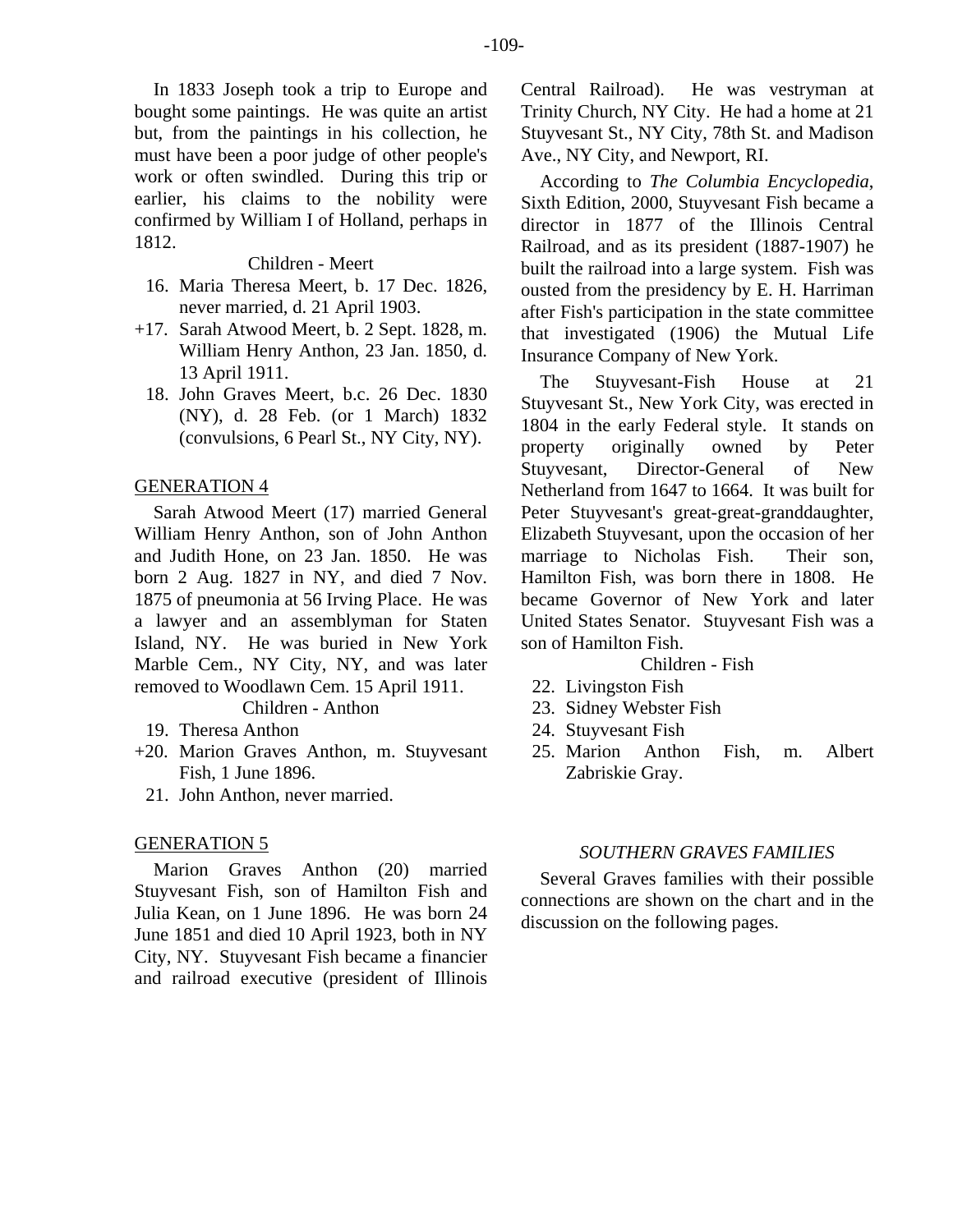



# DESCENDANTS OF ROBERT GRAVES, SON OF THOMAS GRAVES AND ANN DAVENPORT

Robert Graves was descended from Capt. THOMAS GRAVES of VA as follows: Thomas<sup>1</sup>, John<sup>2</sup>, Thomas<sup>3</sup>, John<sup>4</sup>, Thomas<sup>5</sup> m. Ann Davenport, Robert<sup>6</sup>. . A book (still available) was published in 1980 by Kenneth Vance Graves about this Robert Graves and all his known descendants.

Since the book was published, information has gradually been found indicating other probable children and descendants of Robert Graves. Possible children include: Samuel Graves, born 1773, and a son, perhaps born 1780-1790, who married Mary ------.

Robert Graves (293) was born before 1755, based on the 1800 census for Chesterfield Co., S.C., showing him in the 45 and over age category. Based on the birth dates of his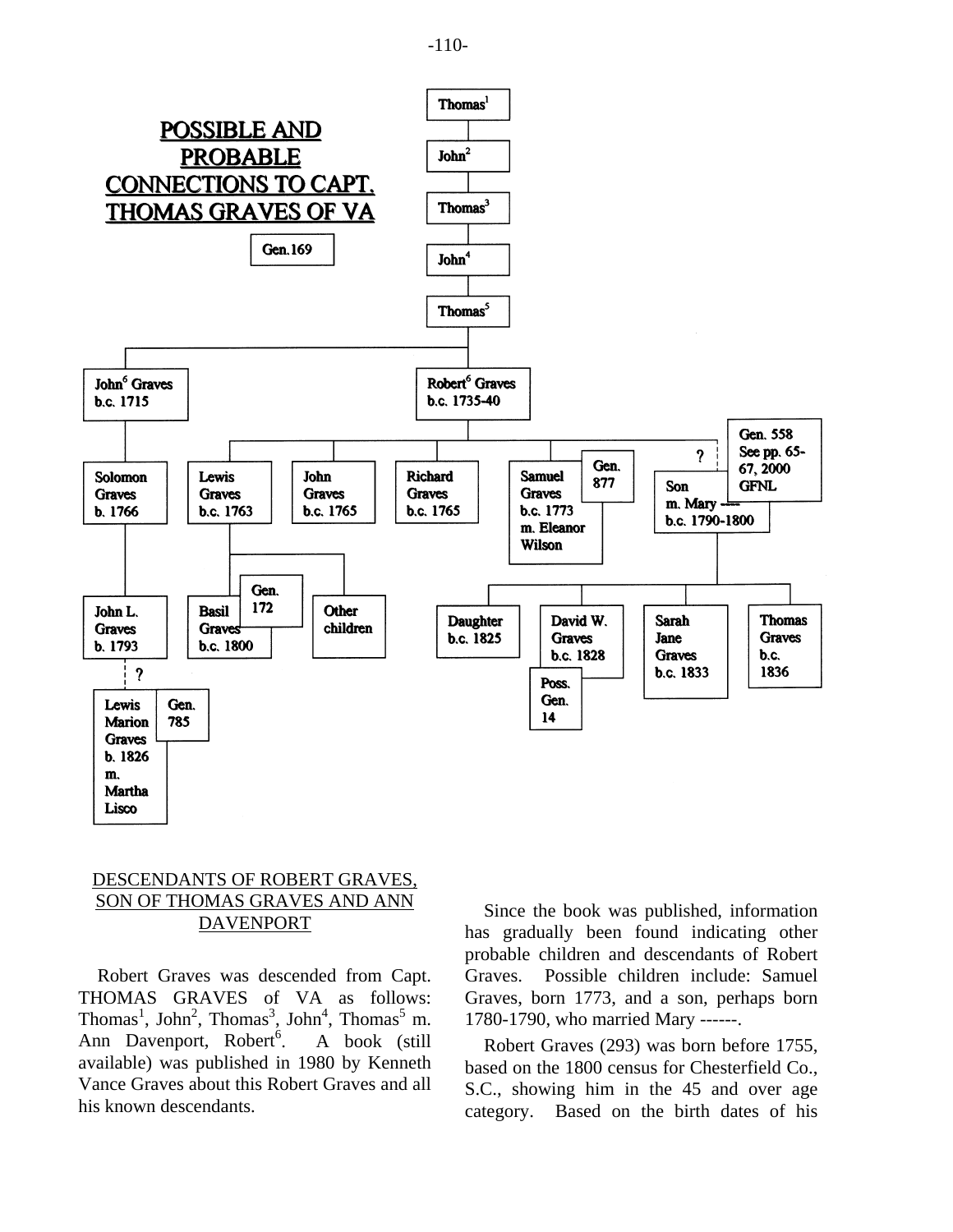children, his birth date may have been 1735- 1740. His wife may have been Jean ------, since she was cosigner with him on one deed. Most of the following evidence is from Mrs. Sue Davis (R-14).

Although most of the evidence is circumstantial, it appears that Robert is the father of at least the following three children. He is the only Graves in S.C. land records to be in the right place at the right time. The probability that he is a son of Thomas and Ann (Davenport) Graves also explains the Davenport name for many of his descendants.

Robert Graves was the only Graves in Chesterfield Co. records during at least 1770- 80, as evidenced by the deeds listed below. Chesterfield Co. was created from Craven District. Both Lewis and Richard Graves owned land on Thompson Creek in Anson Co., N.C., just across the state line.

S.C. Memorials (land grants): A memorial exhibited by Robert Graves for a tract of land containing 250 acres in Craven Co. on the north side of Great PeeDee adjoining Lipham, Husband, Wise and Claudius Pegues, certified 7 Nov. 1770, granted 15 March 1771.

A memorial exhibited by Robert Graves for 150 acres on Thompson Creek, waters of PeeDee, bounded by vacant sides. Surveyed 1 Oct. 1771, granted 28 Nov. 1771.

Charleston, S.C. Deed Records (all S.C. deeds prior to the Revolution were filed in Charleston), Book C, p. 78, Robert Graves to James Blanton. Lease and release for 250 acres, 1 July 1772, Parish of St. David, County of Craven, land granted 15 March 1771, north side of PeeDee, bound by Lipham, Husband, etc.

signed

Robert Graves

# Jean (x) Graves

Family papers or oral tradition in the Sholars family say Lewis Graves had brothers Richard and John. Records seem to bear this out. Richard Graves gave testimony to Lewis' service in pension application. He witnessed an Anson Co., N.C. deed of Lewis Graves. He signed a receipt for Lewis on S.C. Stub Indent. John Graves also witnessed an Anson Co. deed. John lived in the same district in Hancock Co., Ga. and in Jasper Co., Ga. as Lewis. He was also a codefendant in a law suit with Lewis in Hancock Co. (R-14)

Further information on Robert Graves and all his known descendants is given in *Robert Graves of Anson Co., N.C. and Chesterfield Co., S.C.*, by Kenneth Vance Graves, 1980. Children - Graves

+810. Lewis Graves, b. 17 July 1760, m. Ann or Amy Worthen, 1781, d. 1839.

- +811. John Graves, b.c. 1763, m. Rebecca Harris, d. 1851.
- +812. Richard Graves, b. 30 Dec. 1765, m. Nancy ------.

Lewis Graves (810) was born 17 July 1760 in Spotsylvania Co., Va. (according to his Revolutionary War pension application R4207), and died in 1839 in Newton Co., Ga. (pension application statement by grandson John Sholars). The records cited in the following paragraphs show that he lived in Chesterfield Co. (Cheraw District), S.C. and Anson Co., N.C. before enlisting in 1776. He apparently lived in Wilkes Co. and Washington Co., Ga. about 1782-1786, was in Anson Co., N.C., 1786-1791, and was in Washington Co. (later Hancock Co.), Ga., 1791-1809. He moved to Jasper Co., Ga. in 1809, and to Newton Co., Ga. in 1823.

He married Ann or Amy Worthen (or Worthy or Worthington) in 1781, about the close of the Rev. War. A wife Amy signed a Hancock Co. deed in 1808. Since Lewis was closely associated with a William and Richard Worthan in N.C., and later in Ga., the last name of his wife may have been Worthan. The 1800 N.C. census shows the surnames Worthy, Worthington, Wortham (the most common form), and Wartham, but no Worthan, Worthen, or other similar spellings. The 1805 Georgia Land Lottery listing shows surnames spelled Wortham, Worthen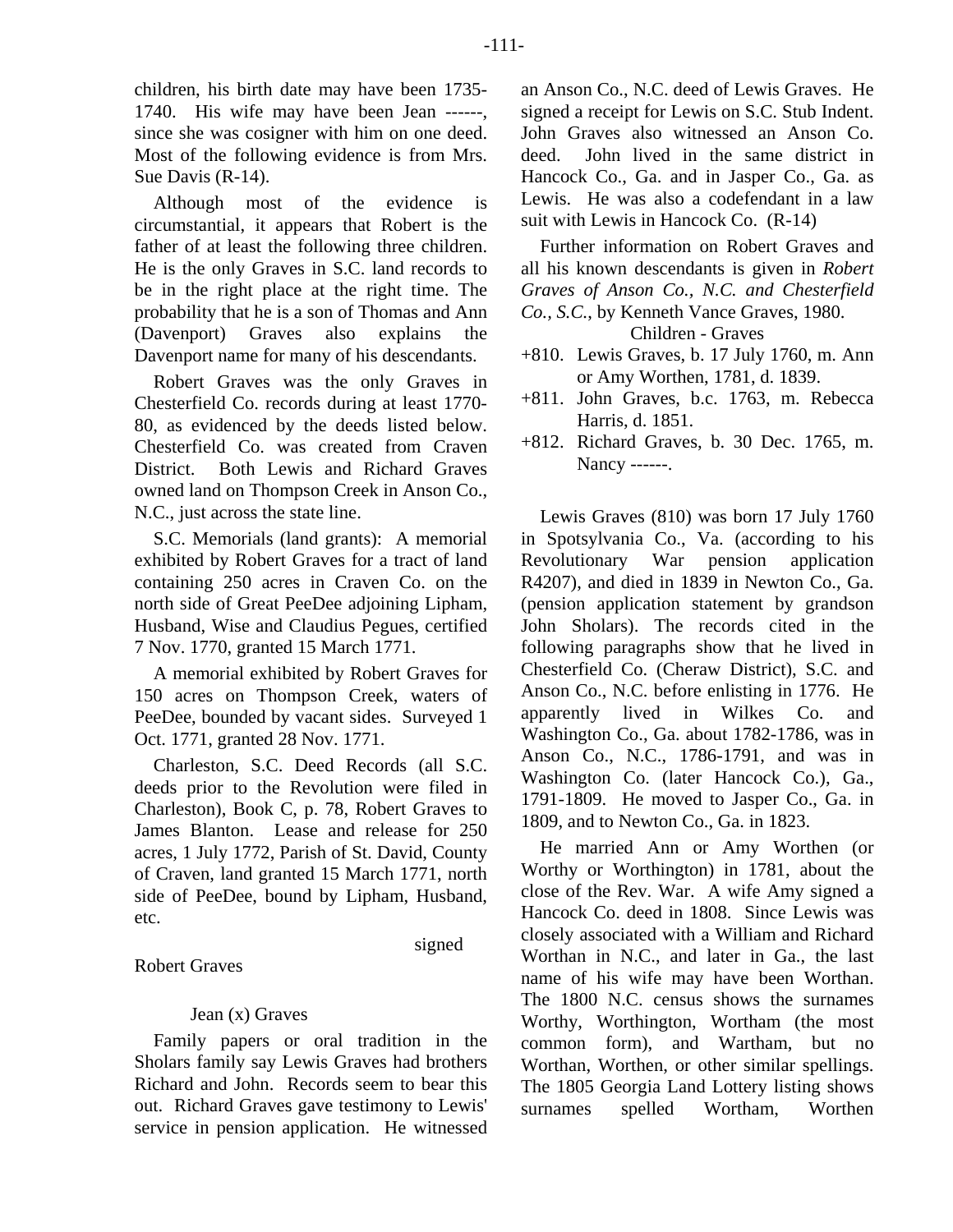(including a Richard and William in Washington Co., Ga.), Worthey, and Worthy.

Lewis entered Revolutionary War service in 1776, while a resident of Chesterfield Co. (Cheraw District), S.C. (pension app.). He lived very close to the state line (pension app. of Richard Graves). He enlisted for a tour of duty in 1781 from Wake Co., N.C., and moved to Georgia one year after the war (pension app.).

He was in Wilkes Co., Ga. in 1785 (Land Grant FFF, p. 444, 100 acres, *Early Records of Georgia*, by Davidson, vol. 2, p. 65; 1 poll, 100 acres, Ledbetter's district). He was in Washington Co., Ga. in 1786. He returned to Anson Co., N.C. in 1786 (Anson Co. adjoins Chesterfield Co., S.C.). Deeds in Anson Co. show that Lewis Graves was there from 1786 to 1791.

Lewis was in the microfilmed 1804 tax list for Hancock Co., Ga., Capt. Dixon's District, 1 poll, 490 acres adjoining Duckworth, waters of the Ogeechee. John and Samuel Graves also appear in this district. Lewis drew blanks in the 1805 and 1807 Land Lottery in Hancock Co., Ga.

1804 Hancock Co., Ga. Tax Roll, Capt. Dixon's District (same district as Lewis Graves):

Samuel Graves, 190-1/2 acres granted Borland, adjoining Graves, Little Ogeechee

John Graves, 1 slave, 578-1/2 acres granted Borland, adjoining Wadsworth, Little Ogeechee

John Graves was shown in the Hancock Co. 1805 and 1807 lottery lists, in the same district as Lewis Graves.

Hancock Co. deeds:

1808, John Graves to Sol Rimstrell (?), p. 363. 1810, Samuel Graves to Davice, p. 308. Children - Graves

- 2171. Penelope Graves, m. ------ Miller.
- 2172. Malinda Graves, m. ------ Sweeney.
- +2173. Davenport Graves, b. 1786, m. Nancy McElroy, 13 March 1813, d. 1862.
- +2174. Jane Graves, b. 11 May 1789, m. David Sholars, Jan. 1806, d. 28 Nov. 1865.
	- 2175. Betsy Graves, m. William Pritchard (or Pritchett).
- 2176. John C. Graves, never married.
- +2177. Maria Pamelia Graves, b.c. 1800, m. Prior Reeves, 14 Dec. 1821.
	- 2178. Basil Graves, m. Elizabeth Yancey.
- 2179. William U. (or W.) Graves, m. Demmy McClendon, d. before 1819.

Mr. Clarence Cain, 1 Argonne Place, Massapequa, NY 11758 (cpcain @optonline.net), is descended from SAMUEL GRAVES of the following genealogy via his son James Nelson Graves. Mr. Cain believes that his Samuel Graves, born 1773, may be a younger son of Robert Graves and a brother of Lewis Graves in the preceding paragraph. There was a Samuel Graves associated with the sons of Robert Graves, in the same places at the same time. Help is needed.

# DESCENDANTS OF SAMUEL GRAVES AND ELEANOR WILSON OF NC, SC & TN

# GENERATION 1

Samuel Graves (1) was born about 1773 in NC or SC, and died in 1866 in Marshall Co., TN. He married Eleanor ("Ellen") Wilson, daughter of James M. Wilson and Ruth Davidson, about 1800 in Mecklenburg Co., NC. She was born about 1780 in NC, and died in 1854 in Marshall Co., TN. Samuel and Ellen were listed in the 1850 census for Marshall Co., TN with son Thomas. They apparently moved to TN before 1804 when their first child was born.

James M. Wilson was born 25 Sept. 1757 in Mecklenburg Co., NC, and died 11 April 1843 in Marshall Co., TN, son of Robert Wilson and Eleanor (possibly Mitchell or Carrothers). He served in the Rev. War. He m(1) Ruth Davidson (b. 24 July 1769, daughter of Samuel Davidson and Mary Smith). He m(2)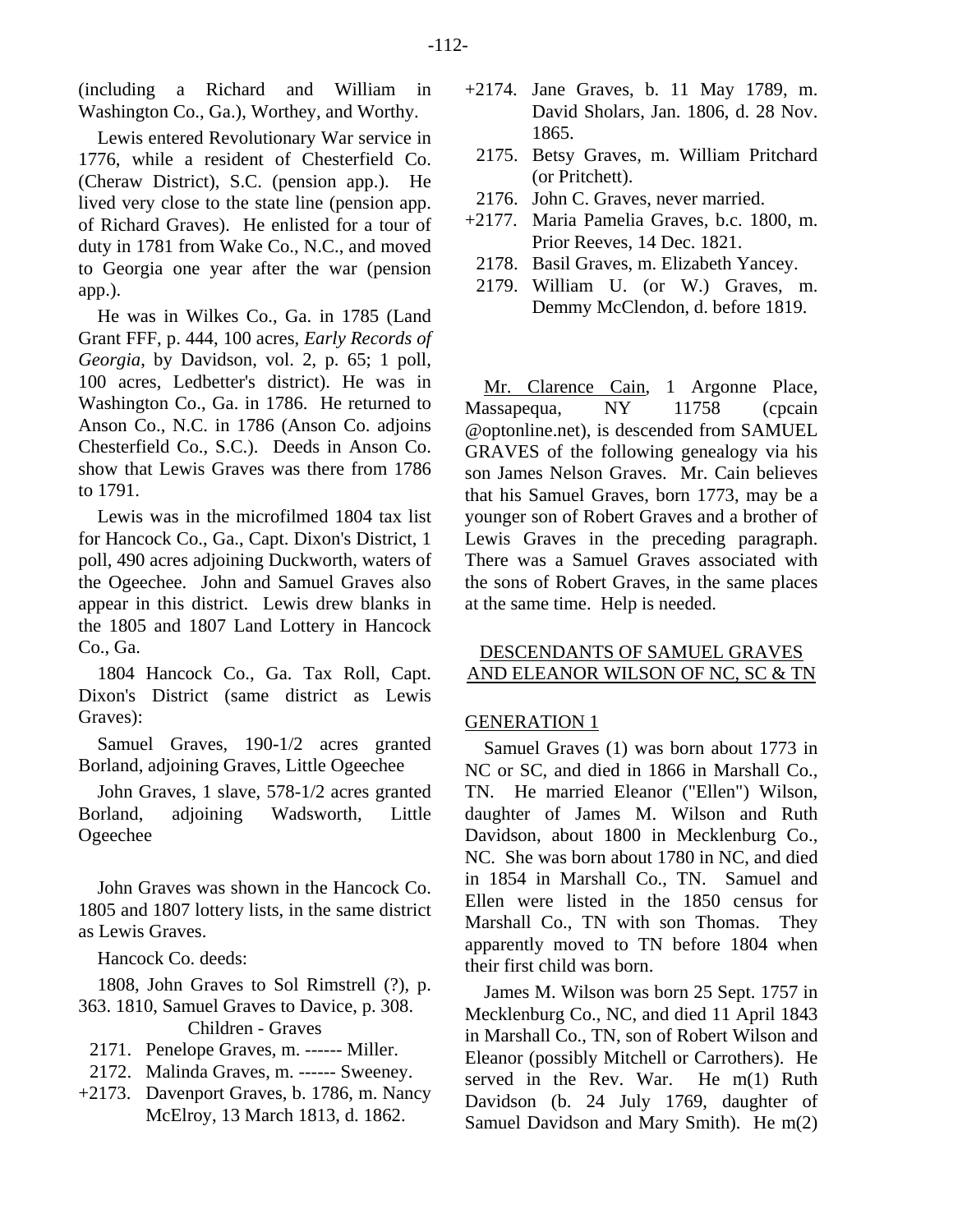about 1802 Sarah Ogilvie. Children of James M. Wilson and Ruth Davidson were: (1) Eleanor Wilson, b.c. 1780, m. Samuel Graves, (2) Aaron J. Wilson, b. 13 Nov. 1784, m. Hannah Martin, (3) John Henderson Wilson, b.c. 1785, m. Susannah Wilson, (4) Ann Wilson, b. 11 Oct. 1791, m. John McCrory, (5) Margaret Wilson, b. 4 March 1794, m. John E. Burns, (6) Samuel D. Wilson, b. 3 March 1796, d. 31 Dec. 1854, (7) Susannah Wilson, b.c. 1797, m. Elihu Whitfield Hunter, (8) James Wilson, b.c. 1799.

Children - Graves

- +2. James Nelson Graves, b.c. 1804, m. Eliza Paschall, 1830.
	- 3. Aaron Wilson Graves, b.c. 1809.
	- 4. Jane Graves, b.c. 1810.
	- 5. child, b.c. 1811.
- +6. John H. Graves, b.c. 1821, m. Cynthia ------.
- +7. Thomas Modrall Graves, b.c. 1825, m(1) Martha Jane Flemming, 19 July 1847, m(2) Susannah Malinda Wilson, 8 Aug. 1850.

#### GENERATION 2

James Nelson Graves (2) was born about 1804 in TN. He was listed as James N. in the 1850 and 1860 censuses, and as James W. in the 1870 census. He was a farmer. He married Eliza (or Elizabeth) Paschall in 1830. She was listed as a Paschall in the 1860 census. She was born about 1813 in TN. They were listed in the 1850 census for Marshall Co., TN, and the 1860 and 1870 censuses for Calloway Co., KY. All their children were born in TN except for Florence who may have been born in KY.

Children - Graves

- 8. Elizabeth E. Graves, b.c. 1830.
- +9. Samuel R. Graves, b.c. 1833, m. Elizabeth Ellison. They were listed in the 1860 census for Calloway Co., KY with no children. She was b.c. 1841 in Calloway Co., KY.
	- 10. Mary L. Graves, b.c. 1835.
	- 11. Sarah M. Graves, b.c. 1840.
	- 12. Nelson M. Graves, b.c. 1841.
- 13. James F. Graves, b.c. 1843.
- +14. Virginia Cynthia Parilee Graves, b. 25 Jan. 1846, m. Daniel Thomas Cain, 1866, d. 13 Sept. 1878.
	- 15. Martha Graves, b.c. 1847.
- +16. Amanda Florence Graves, b 10 Sept. 1855, m. James Anderson Cain, 1872, d. 22 Feb. 1891.

John H. Graves (6) was born about 1821 or 1822 in TN. He married Cynthia ------. She was born about 1824 in TN. The 1860 census for Calloway Co., KY listed him as a farmer and her as a housewife.

Children - Graves

- 17. Marilla Graves, b.c. 1845 (TN).
- 18. James Graves, b.c. 1851 (TN).

Dr. Thomas M. Graves (7) was born about 1825 in TN. He first married Martha Jane Flemming on 19 July 1847. He married second Susannah Malinda Wilson on 8 Aug. 1850. She was born about 1834 in TN, and may have died by 1870 since she was not listed with Thomas in the 1870 census. He married third Nancy E. ------. She was born in April 1848 in KY. The family was listed in the 1860, 1870 and 1900 censuses for Calloway Co., KY. All the children of Thomas were born in KY.

Children - Graves, by Susannah M. Wilson

- 19. James A. Graves, b.c. 1857.
- 20. Anna (or Ann) E. Graves, b.c. 1859.
- 21. Thomas Graves, b.c. 1860. Children - Graves
- 22. Cora Graves, b. April 1869.
- 23. Wildey H. Graves (son), b. Aug. 1872.
- 24. Polly C. Graves, b. July 1883.

#### GENERATION 3

Samuel R. Graves (9) was born about 1833 TN. He married Elizabeth Ellison. They were listed in the 1860 census for Calloway Co., KY with no children, and in the 1870 census for Calloway Co. She was born about 1841 in Calloway Co., KY. All their children were born in KY.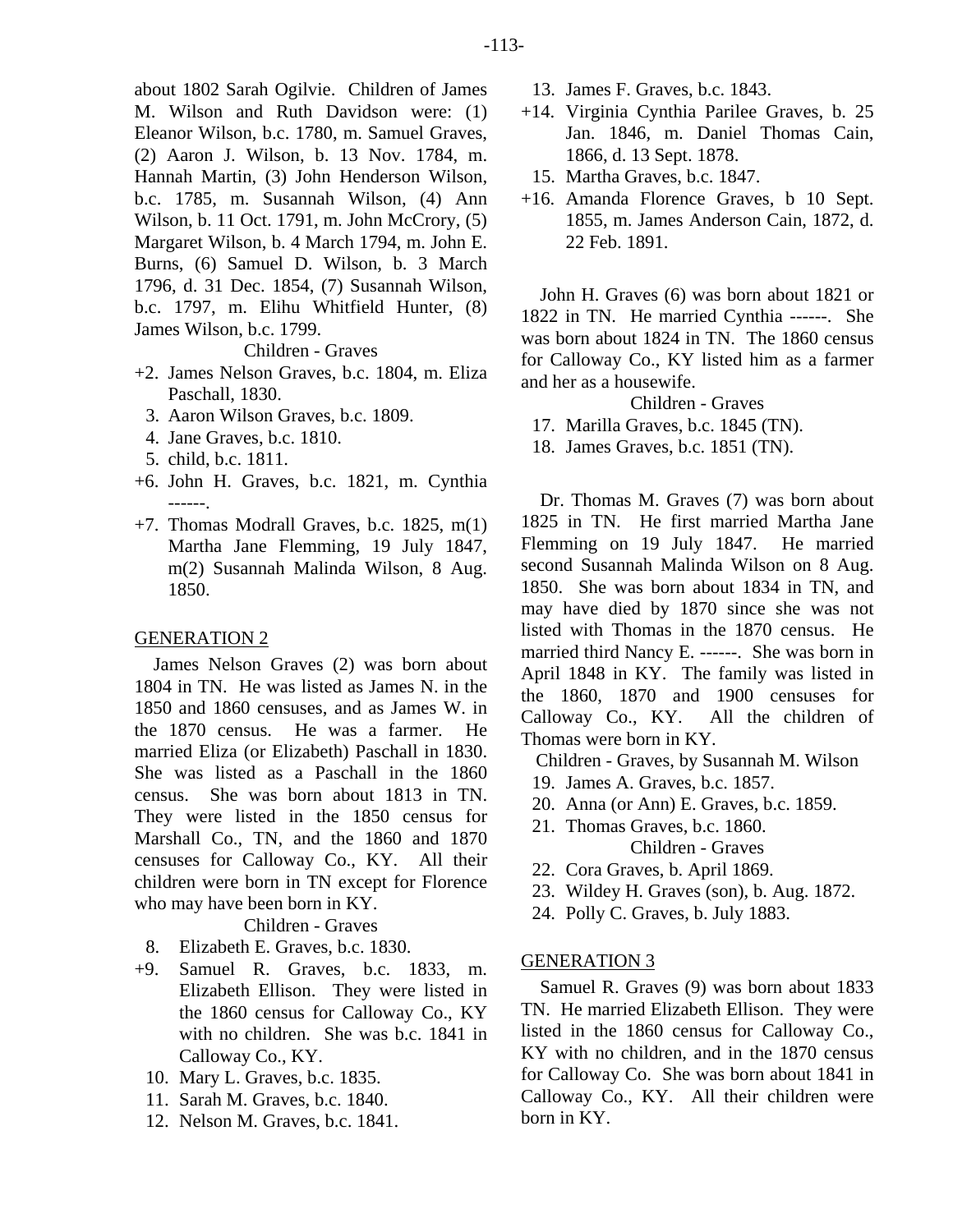# Children - Graves

- 25. Mary A. Graves, b.c. 1861.
- 26. Richard Graves, b.c. 1866.
- 27. Emma J. Graves, b.c. 1869.

Virginia Cynthia Parilee Graves (14) was born 25 Jan. 1846 in Marshall Co., TN, and died 13 Sept. 1878. She was probably called Parilee, since that is the way she was listed in the census records. She married Daniel Thomas Cain in 1866. The 1870 census for Calloway Co., KY listed him as Thomas D. Cain. He was born 9 Nov. 1833 in MO, and died 4 Dec. 1898. They were both buried in the Cain Cem., a very small plot off Penny Rd. in Calloway Co., KY.

# Children - Cain

- 28. James Anderson Cain, b. 1 July 1867, d. 25 March 1911.
- 29. Martha Jane ("Mattie") Cain, b. 2 April 1869, d. 1926-27.
- 30. Aldolphus Lafette Cain, b. 15 Aug. 1871, d. 1948.
- 31. Sula Paralee Cain, b. 25 Aug. 1873, d. 1903-04.
- 32. John Thomas Cain, b. 16 Nov. 1876, d. 5 April 1877.

Amanda Florence Graves (or Florence Amanda Graves) (16) was born 10 Sept. 1855 in Marshall Co., TN, and died 22 Feb. 1891. She married James Anderson Cain in 1872 in Calloway Co., KY. He was born 29 Jan. 1848 in Calloway Co., KY, and died 6 April 1929 in Gonzales Co., TX. They moved to Texas in 1891, just before Florence died. After Florence died, he married second Amanda L. Scruggs. She was born 6 July 1868, and died 18 Nov. 1962 in Gonzales, TX (dates from gravestones in Harwood Cem., Harwood, TX). There were 4 children by this second marriage: Mamie Cain, b. 5 April 1905, Beulah Cain, b. 4 Dec. 1906, Otis Cain, b. 5 Oct. 1908, Ruby Cain, b. 27 Nov. 1913.

# Children - Cain

- 33. Leona Cain, b. 29 Nov. 1872, d. 24 Jan. 1902.
- 34. Cora Cain
- 35. Samuel R. Cain, b. 20 May 1877, d. 26 Nov. 1915.
- 36. Sarah Frances ("Fannie") Cain, b. 18 July 1881, d. 30 Dec. 1918.
- 37. Marynell Cain, b. 20 July 1885, d. 27 Dec. 1982.
- 38. Nina Oma Cain, b. 13 July 1888, d. 1988.
- +39. Clarence Graves Cain, b. 24 Nov. 1890, m. ------, d. 26 Dec. 1982.

Mrs. Brenda Smith Inlow, 1004 North Vermont St., Plant City, FL 33566-3548 (bcsinlow@aol.com), has been looking for the ancestry of her husband's ancestor, Lovett Columbus Graves, and recently discovered that Lovett's parents were Basil Graves and Rosina ------. She wants to know whether this Basil is the one who was a son of Lewis Graves (son of Robert Graves) as discussed on the preceding page. That Basil Graves supposedly married Elizabeth Yancey, but perhaps that was wrong, or maybe Basil married twice? Information on descendants of the other children of Basil Graves is also desired.

# DESCENDANTS OF BASIL GRAVES OF GA & AL

#### GENERATION 1

Basil Graves (1) was born about 1800 in GA. He married Rosina ------, probably as his second wife. She was born about 1825 in GA. It is believed that this is the same Basil Graves who was a son of Lewis Graves and Ann/Amy Worthen. This Lewis Graves was a son of Robert Graves, descended from Capt. Thomas Graves of VA. Basil Graves apparently first married Elizabeth Yancey. There is a grave in Corinth Baptist Cem., Barbour Co., AL for Elizabeth Allen Hicks, wife of R. J. Hicks, daughter of Bazel and Elizabeth Graves. The 1860 census for Henry Co., AL listed Basil and Rosina with 7 children, the first 3 born in GA and the last 4 in AL.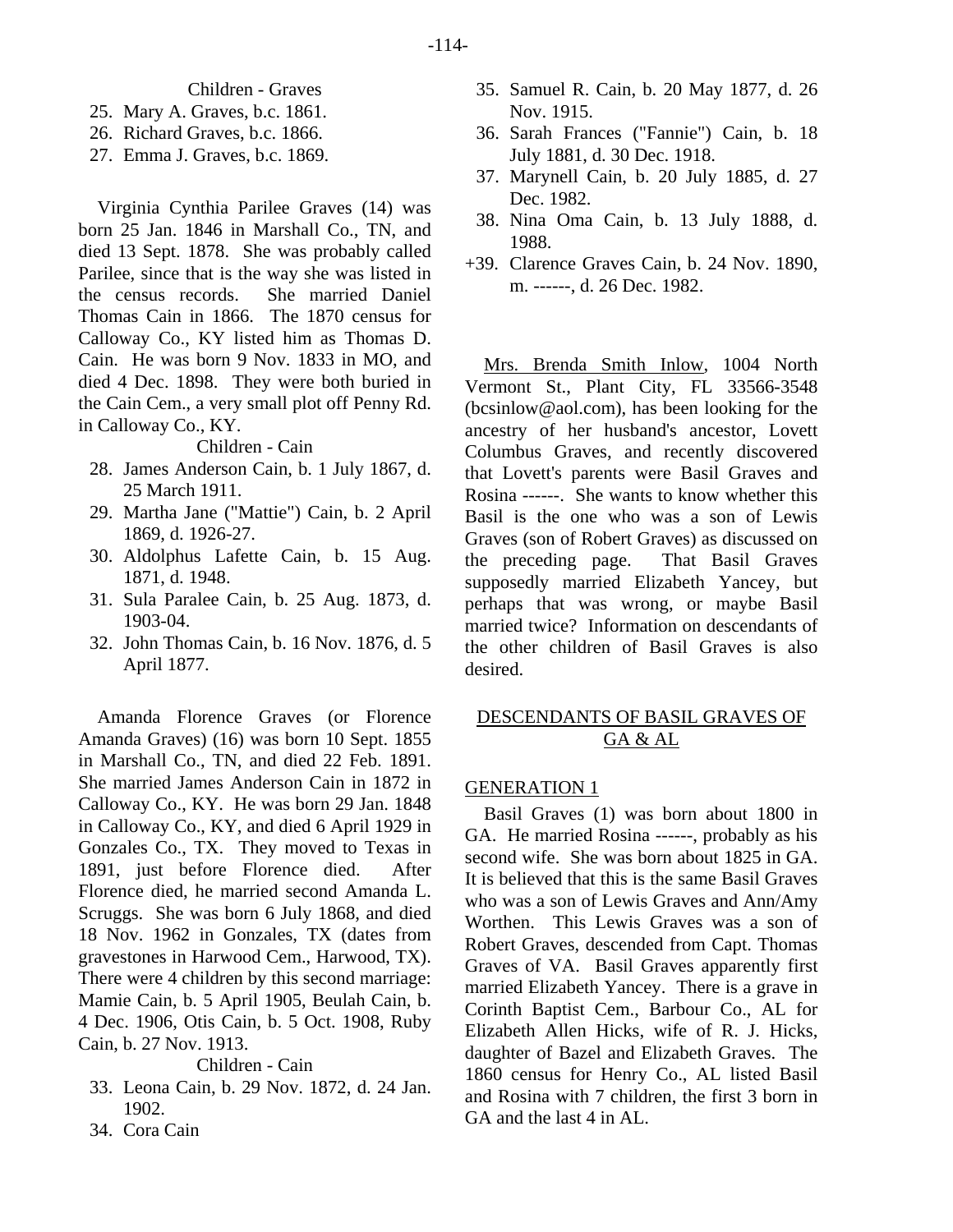- +2. Elizabeth Allen Graves, b. 13 April 1829, m. Royal J. Hicks. Children - Graves, by Rosina ------
	- 3. Almasenda R. A. Graves (female), b.c. 1843.
	- 4. Jasper Graves, b.c. 1847. Marriage record of Jasper Graves and Mary McNair 5 Jan. 1868 in Barbour Co., AL.
	- 5. Newton Graves, b.c. 1847.
	- 6. Georgia A. Graves, b.c. 1848. Marriage record of Georgia Graves and Elijah Hix 9 Nov. 1865 in Barbour Co., AL.
- +7. Lovett Columbus Graves, b. 9 May 1854, m. Nancy C. Harper, 17 March 1878, d. 2 Dec. 1914.
	- 8. Basil Graves, b.c. 1858.
	- 9. Sarah E. Graves, b.c. 1860.

## GENERATION 2

Elizabeth Allen Graves (2) was born 13 April 1829 in GA, according to the 1860 census and her grave marker in Corinth Baptist Cem., Barbour Co., AL. She married Royal J. Hicks. He was born about 1826 in SC, and was a farmer. The 1860 census for Eufaula, Barbour Co., AL lists Royal, Elizabeth, and their first 6 children. Their first child was born in GA and the others in AL.

#### Children - Hicks

- 10. Sarah A. Hicks, b.c. 1849.
- 11. James B. Hicks, b.c. 1852.
- 12. Ella A. Hicks, b.c. 1854.
- 13. Emeline Hicks, b.c. 1856.
- 14. William Hicks, b.c. 1858.
- 15. John Hicks, b. 1860.

Lovett Columbus Graves (7), called "Lovie", "Bud", and "L.C.", was born 9 May 1854 in AL, possibly in Barbour Co., and died 2 Dec. 1914 in Covington Co., AL. He married Nancy C. Harper, daughter of David Harper and Catherine Russell, of Elba, Coffee Co., AL on 17 March 1878 in Coffee Co., AL. She was born 21 May 1855 in Elba, AL, and died 23 May 1924 in Babbie, Covington Co., AL. They were both buried in Bethel Cem., Babbie, AL. According to the 1900 Covington Co., AL census, Lovett and Nancy had 6 children, two of which probably died in infancy.

Children - Graves

- +16. James Lawrence Graves, b. 19 March 1879, m(1) Jessie A. Heustess, 3 Jan. 1901, m(2) Lilla Tisdale, 11 Jan. 1905, d. 10 Oct. 1905.
- +17. Barney Lee Graves, b. 4 Dec. 1880, m. Missouri Smith, 30 Nov. 1907, d. 7 May 1956.
- +18. Willie Preston Graves, b. 12 May 1883, m. Lilla Clyde Ward, 16 Dec. 1903, d. 12 Nov. 1929.
- 19. Mary Alabama ("Bama") Graves, b. Nov. 1888 (Covington Co., AL), m. Perry Richburg, c. 1909 (AL), d. 1965- 66. He was b.c. 1882 in AL, d. Dec. 1931 in Covington Co., AL. Both bur. in Bethel Cem., Babbie, Covington Co.,  $AI<sub>1</sub>$ .
- 20. infant, b. and d. 12 Oct. 1894. Bur. Bethel Cem., Babbie, AL.
- 21. infant

Mr. Rodney J. Ryals, 67 North Byers St., De Funiak Springs, FL 32433 (ryals@access.aic-fl.com), is looking for the ancestry of LEWIS MARION GRAVES in the following genealogy.

# DESCENDANTS OF LEWIS MARION GRAVES AND MARTHA LISCO OF NEWTON CO., GA & FL

#### GENERATION 1

Lewis Marion Graves (1) was also known as Marion Lewis Graves. He was born 14 July 1826 in Newton Co., GA, and died 13 Nov. 1902 in Ponce De Leon, Holmes Co., FL. He has two headstones at his gravesite. He married Martha Lisco. She was born 13 March 1837, place unknown, and died 5 July 1904 in Ponce De Leon, FL.

Lewis is almost certainly descended from Capt. Thomas Graves of VA (gen. 169). The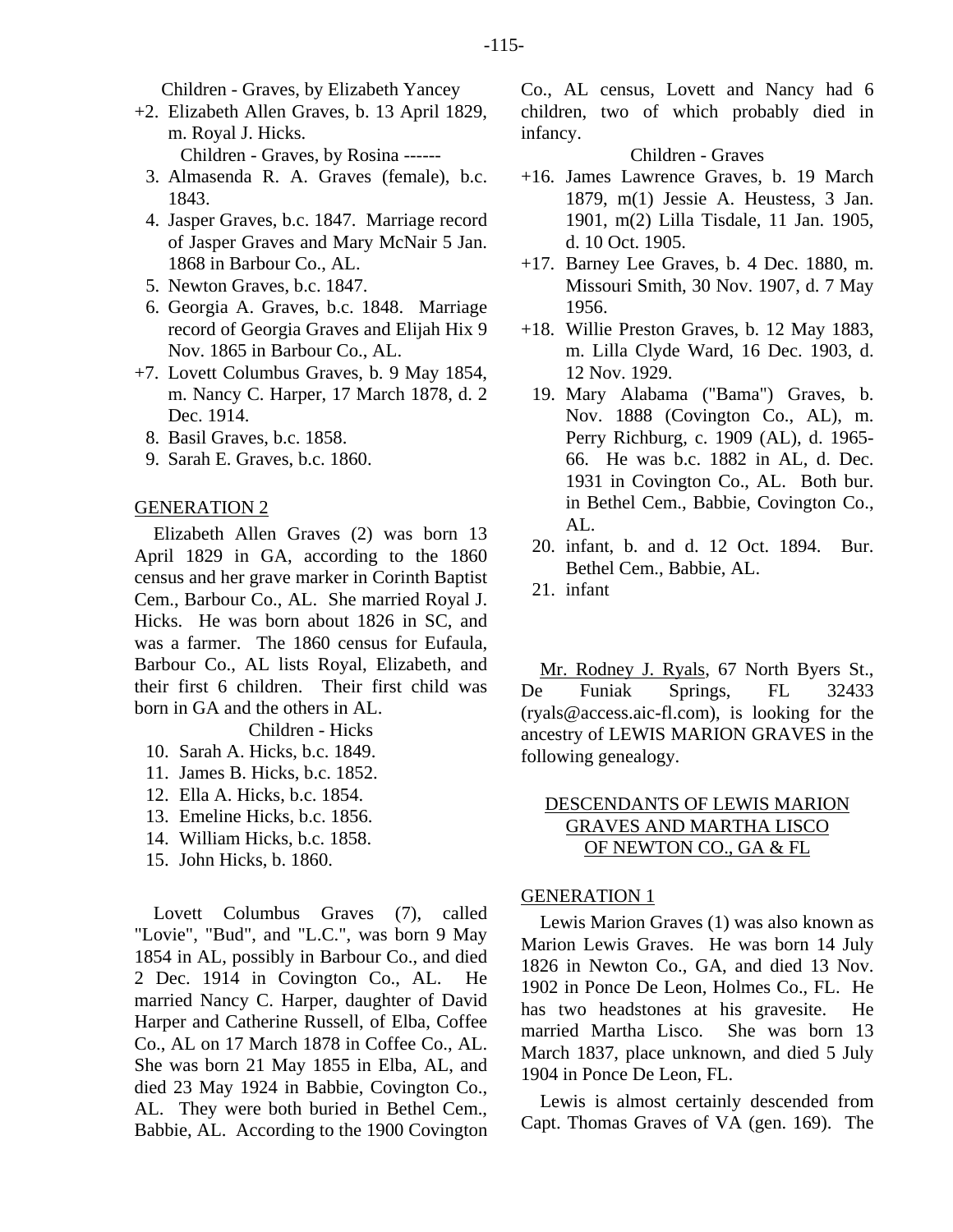most likely connection is either from Lewis<sup> $\prime$ </sup> Graves ( $Robert^6$ , Thomas<sup>5</sup>) who was born 1760 in Spotsylvania Co., VA, and died 1839 in Newton Co., GA, or from Solomon<sup>7</sup> Graves  $(John<sup>6</sup>, Thomas<sup>5</sup>)$  who was born in 1766, married Frances Byrd Lewis, and lived in Newton Co., GA, perhaps through Solomon's son John L. Graves, born 1793. The descent from Capt. Thomas Graves to Thomas<sup>5</sup> Graves  $(the \t same \t Thomas^5 \t for both possible)$ connections) is: Thomas<sup>1</sup>, John<sup>2</sup>, Thomas<sup>3</sup>,  $John<sup>4</sup>$ , Thomas<sup>5</sup>.

Children - Graves

- 2. Nancy Caroline Graves, b. 1869.
- +3. William Columbus Graves, b. 25 June 1874, m. Martha Simmons, d. 23 Oct. 1959.
	- 4. Emline Graves
	- 5. Samantha Graves

# GENERATION 2

William Columbus ("Lum") Graves (3) was born 25 June 1874 and died 23 Oct. 1959, both in Ponce De Leon, FL. He married Martha Simmons. She was born 17 April 1879 in Antioch, FL, just west of Bruce, Walton Co., FL, and died 21 May 1935 in Ponce De Leon, Holmes Co., FL.

Children - Graves

- +6. Rhoda Ester Graves, b. 27 May 1900, m(1) ------ Watson, m(2) Edward Miller, d. 12 June 1973.
	- 7. Pearl Graves
	- 8. Anna Graves
	- 9. Lula Graves
	- 10. Samuel Marion Graves
	- 11. James Aubrey Graves
	- 12. Frank Graves (no children)
	- 13. Willie Ray Graves
	- 14. Charlie M. Graves
	- 15. Nancy B. Graves
	- 16. Lee Graves

Lewis Marion Graves may have been a grandson of Solomon Graves and perhaps a son of John L. Graves, who are in the next two paragraphs.

# GENERATION 7

Solomon Graves (718) was born 29 April 1766, and died Oct. 1830 in Newton Co., Ga. He married Frances Byrd Lewis of Virginia. He moved to Newton Co., Ga. about 1819. He was in the N.C. House of Commons in 1795 and 1797.

# Children - Graves

- 1904. William Byrd Graves, b. 20 Aug. 1791, d. June 1864.
- +1905. John L. Graves, b. 12 Feb. 1793, m. Martha W. Graves, 1824.
	- 1906. Frances Lewis Graves, b. 15 July 1797, m. Dr. William P. Graham (of Ga.).
- +1907. Iverson Lee Graves, b. 20 June 1799, m(1) Elizabeth W. Paine, 2 Oct. 1828, m(2) Sarah Ward Dutton.
	- 1908. Barzillai Graves, b. 12 March 1802, m. Sarah Goneke, d. 1866 (Tuskegee, Ala.). Moved to Tuskegee, Ala.
- +1909. Solomon Graves, b. 12 Sept. 1803, m(1) ------ Lane, m(2) Anne Slade Graves, m(3) ------ Goneke.
	- 1910. Sidney Graves, b. 14 March 1806, never married, d. 1833.

# GENERATION 8

Dr. John L. Graves (1905) was born 12 Feb. 1793. He married Mrs. Martha W. (Graves) Dick, daughter of his uncle Gen. Azariah Graves, in 1824. She was born 2 June 1801 and died in June 1868. She first married Dr. John W. Dick.

John L. Graves graduated from the University of North Carolina in 1814 and moved to Texas.

Mrs. Larry Spurgin, 3470 Carlsbad Blvd., Carlsbad, CA 92008-3225, responded to a query of Mrs. Sandra Graves Letson on p. 41, April 2000 of the newsletter. This was about Leonard B. Graves, born about 1812, who married Susan T. Day in 1833 in Albemarle Co., VA. It is believed that Leonard may be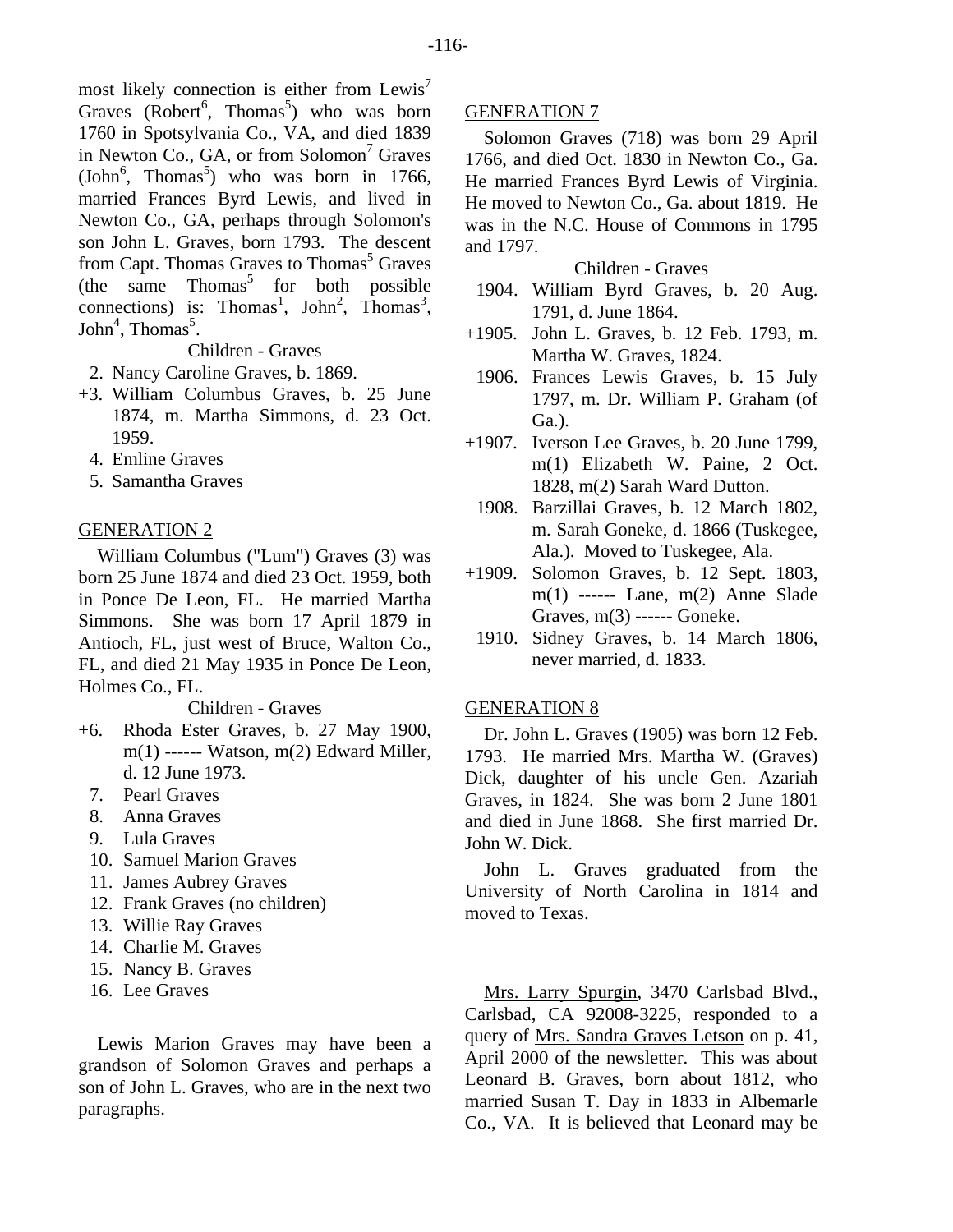related to Thomas W. Graves who married Mildred P. Thrift, and also to the Thomas Graves who married second Phebe Ames.

Mrs. Spurgin suggested checking the following research sources:

- 1. Marriage applications
- 2. Marriage intentions or banns
- 3. Parental consent for Susan T. Day
- 4. Presbyterian Church records or minister's records
- 5. Death record for Leonard Graves in Missouri
- 6. Obituary for Leonard
- 7. Probate
- 8. County history of St. Francois Co.
- 9. Birth record (State Bureau of Vital Statistics, Richmond, VA)
- 10. Family Bible records (Graves and Day), perhaps filmed by Virginia State Library

Mr. Arthur R. Dixon, 915 Lee Ave., Brownsville, TN 38012, would like to find the ancestry of his ancestor THOMAS GRAVES who married Mary Bradshaw, as discussed below.

(ED. NOTE: There were several Graves families that are possibilities for the ancestry of Thomas. The Dixon family intermarried with the Quaker family of Thomas Graves of New Castle, Delaware in NC, and some of them moved to TN. The Gibbs family was associated with the German family of John Graves, especially in eastern TN. And the most numerous family in the area is that descended from Capt. Thomas Graves of VA, who arrived in Jamestown, VA in 1608. The Coleman name was associated with that family.)

# DESCENDANTS OF THOMAS GRAVES AND MARY BRADSHAW OF TN

# GENERATION 1

Thomas Graves (1) married Mary Bradshaw. (R-1)

Children - Graves

+2. John Graves, m. Mahala Gibbs.

# GENERATION 2

John Graves (2) married Mahala Gibbs. She was born in 1814 in Virginia. They lived in TN.

Children - Graves

 3. James Edward Graves, b. 1844, m. Sally Coleman, d. 1903.

# GENERATION 3

James Edward Graves (3) was born in 1844 and died in 1903, both in Nutbush, Haywood Co., TN. He married Sally Coleman, daughter of Thomas Coleman and Parthenia Pennington. Their second and third children were born in Tibbs, Haywood Co., TN, and the last 3 in Nutbush, TN.

Children - Graves

- 4. William Bradshaw Graves
- +5. Eula Bradshaw Graves, b. 24 Oct. 1877, m. Edward Taylor Dixon, 17 Feb. 1896, d. 15 Oct. 1955.
- +6. Mary Bradford Graves, b. 21 Feb. 1879, m. Robert Moore Dixon, 1 Jan. 1899, d. 19 Feb. 1975.
- +7. Thomas Edward Graves, b. 1881, m. Harriet Jane Sangster, d. 20 June 1952.
- 8. Howell Graves, b. 1885, d. 1953 (Nutbush, TN).
- +9. Carrie Graves, b. 28 Feb. 1885, m. Dunaway Rooks, 6 Dec. 1912, d. 11 Sept. 1976.

# GENERATION 4

Eula Bradshaw Graves (5) was born 24 Oct. 1877 in Tibbs, Haywood Co., TN, and died 15 Oct. 1955 in Nutbush, Haywood Co., TN. She married Edward Taylor Dixon, son of Robert Dixon and Louvenia McGee, on 17 Feb. 1896 in Nutbush, TN. He was born 2 Aug. 1878 and died 22 Nov. 1947, both in Nutbush, TN.

# Children - Dixon

+10. Graves Edward Dixon, m. Nellie Poindexter.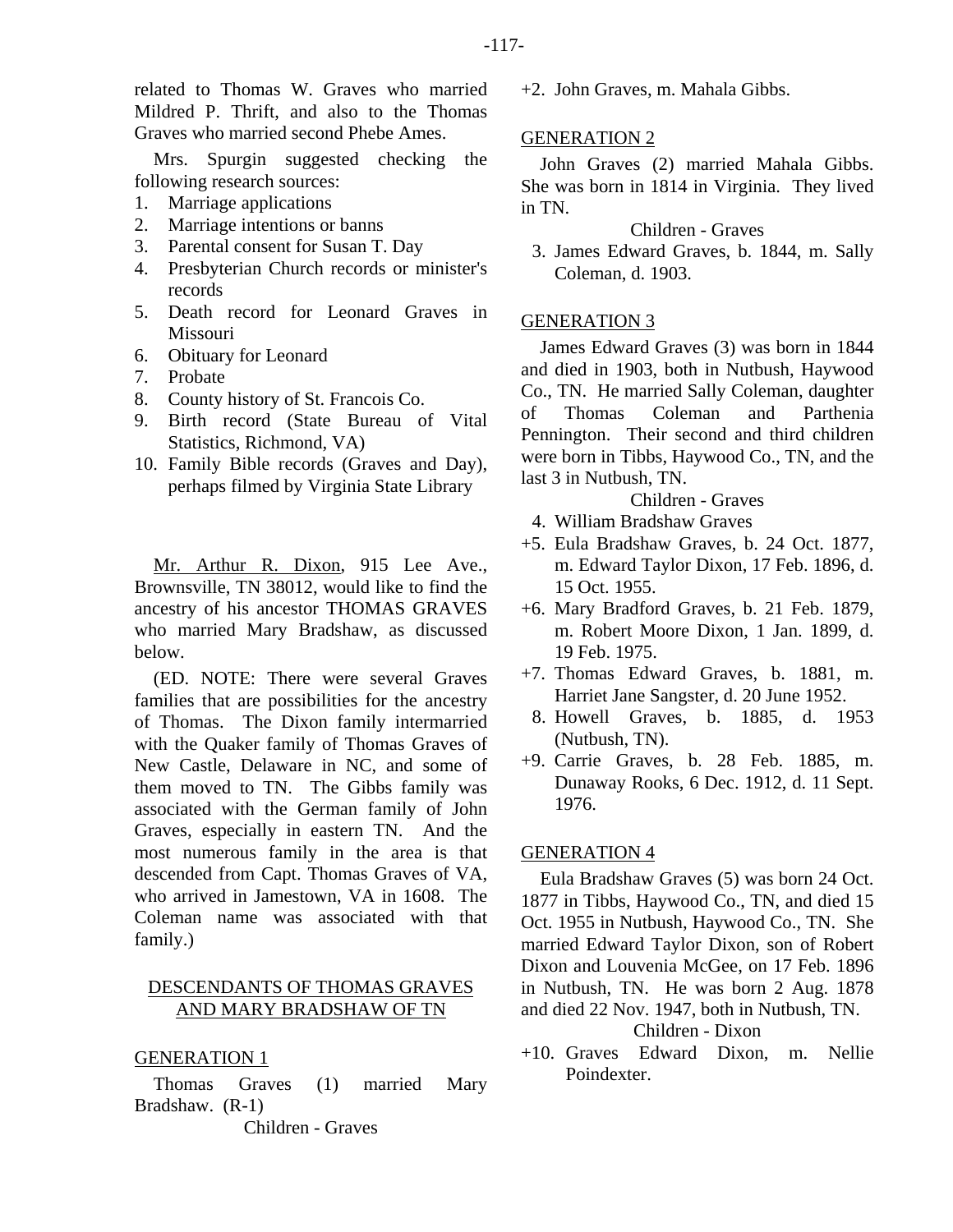- +11. Lydia Robertson Dixon, b. 25 June 1898, m. Leonard Samuel Smith, 23 July 1921, d. 28 Dec. 1986.
- +12. James Arthur Dixon, b. 22 Feb. 1903, m. Allah Jeanette Waddell, 28 Nov. 1923, d. 1 Oct. 1961.
- +13. Louvenia M. Dixon, b. 16 Aug. 1917, m. Gilfred Greaves, 28 Aug. 1935, d. Sept. 1979.

Mary Bradford Graves (6) was born 21 (or 22) Feb. 1879 in Tibbs, Haywood Co., TN, and died 19 Feb. 1975 in Humboldt, TN. She married Robert Moore Dixon, son of William Dixon and Nancy Moore, on 1 Jan. 1899 in Nutbush, Haywood Co., TN. He was born in 1848 in NC, and died in 1917 in Nutbush, TN. All their children were born in Tibbs, TN (with the possible exception of the last one).

Children - Dixon

- +14. Dora Lena Dixon, b. 22 March 1900, m. George C. Hood, 21 Oct. 1921, d. 1970.
- +15. Chester Moore Dixon, b. 29 Oct. 1901, m. Isabel Drake, 31 May 1925, d. 6 March 1994.
- +16. Nolen Dixon, b. 15 May 1904, m. Emma White, d. 22 Sept. 1961.
	- 17. Thomas Dixon, b. 25 June 1908, m. Vera Castellaw, d. 24 July 1985 (Brownsville, TN). She was b. 10 Jan. 1907 in Crockett Co., TN, and d. 7 Dec. 1984 in Brownsville, TN.
- +18. Edna Dixon, m. Bradford Brown Thomas.

Thomas Edward Graves (7) was born in 1881 and died 20 June 1952, both in Nutbush, Haywood Co., TN. He married Harriet Jane Sangster. She was born in 1882 and died 1 May 1969, both in Nutbush, TN. Their first child was born in Nutbush, and the others in Brownsville, TN.

Children - Graves

- +19. Reuben Edward Graves, b. 1904, m. ------, d. 1959.
- +20. Marjorie Graves, b. 16 April 1913, m. Luke Banks, d. 30 Sept. 1968.
- 21. Jeanette Graves, b. 3 Sept. 1916, m(1) Bunk Chaney, m(2) Dorris ------, d. 1990 (Gulf of Mexico).
- 22. Carol Graves, b. 25 Dec. 1918, m. Robert Emerson, d. 1991 (Brownsville, TN).

Carrie Graves (9) was born 28 Feb. 1885 in Nutbush, TN, and died 11 Sept. 1976 in Brownsville, TN. She married Dunaway Rooks, son of John Needam ("Ned") Rooks, on 6 Dec. 1912 in Nutbush, TN. He was born 21 Oct. 1887 in Nutbush, TN, and died 23 Jan. 1974 in Brownsville, TN.

# Children - Rooks

- +23. Frances Rooks, m. Paxton Ray Mann.
- +24. Ned Rooks, m. Eleanor Knee.
- +25. John Dunaway Rooks, m. Betty Salmon.

Ms. Doris Nickels, 140 Westline Ct., Wake Village, TX 75501 (dorisnickels @hotmail.com), is descended from GILLIAM GRAVES and wants to find his ancestry. She has been told that his father was a full-blooded American Indian.

Other descendants interested in Gilliam Graves include Mrs. Vicki McCarron, 8 Lexington, Conway, AR 72032, Mrs. F. L. Hulsey, 301 Caldwell St., Kilgore, TX 75662, and Mr. Larry Wayne Graves, 165 Texanna Lane, Bonnerdale, AR 71933.

(ED. NOTE: Since Gilliam's parentage is not presently known, his father may have been native American. It is also possible, as discussed below, that he is descended from John Graves and Margery Harvey, and the native American ancestry (if it exists) is elsewhere.)

# DESCENDANTS OF GILLIAM GRAVES OF RANDOLPH CO., NC

#### GENERATION 1

Gilliam Graves (1) was born about 1813 in NC (or about 1819 in Toms Creek, Randolph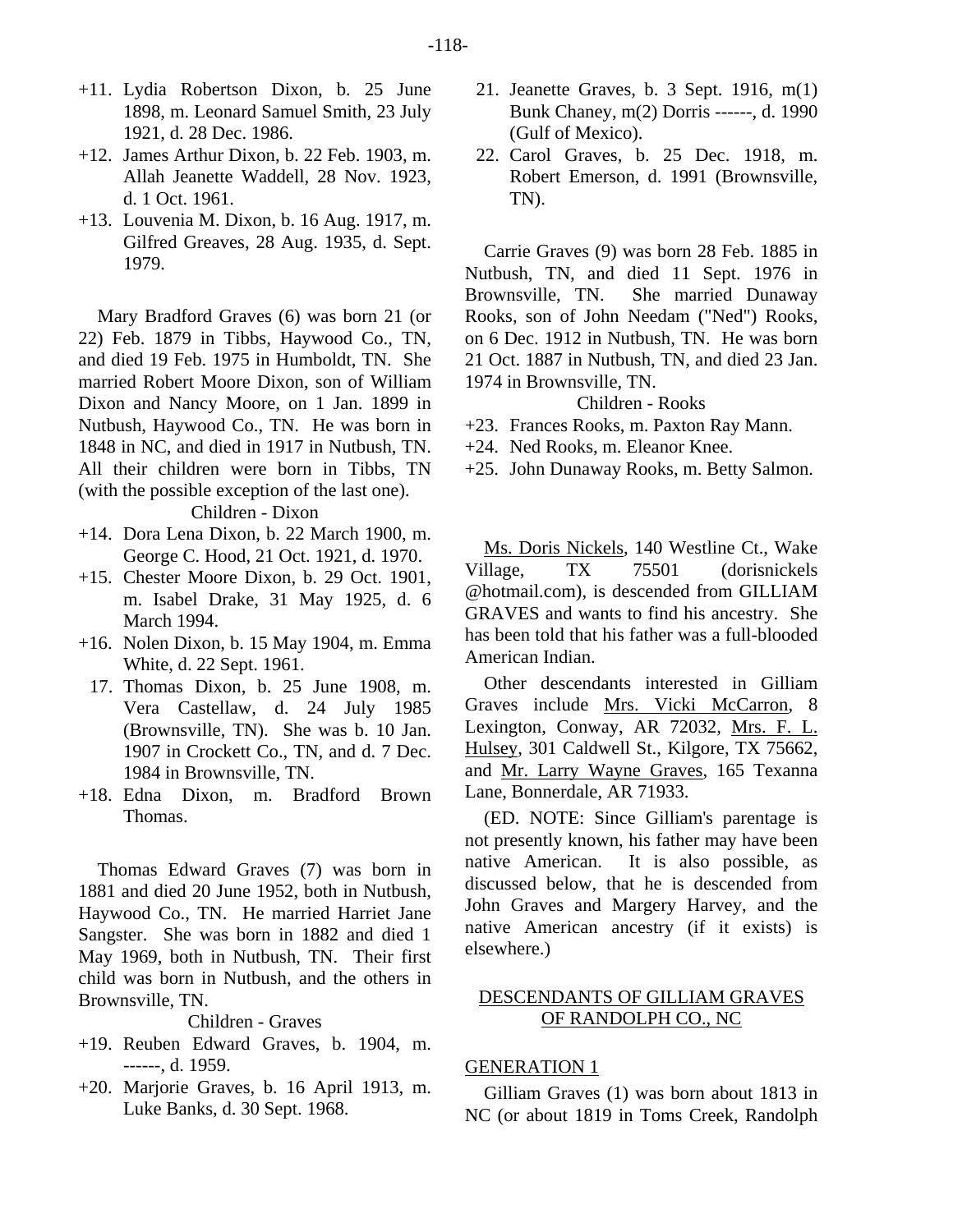Gilliam was on the 1853 tax list of Montgomery Co., AR: 1-40-270-60-15-115. In Jan. 1854, he was appointed guardian for the children of Samuel and Sarah Graves of Montgomery Co., AR. This was probably the Samuel Graves and Sarah who were married on 30 March 1837 in Randolph Co., NC by Moore Graves. Gillum and Moor Graves were on the 1840 U.S. census for Cherokee Co., GA, Gillum with 1 male 20-30, 3 males under 5, 1 female 20-30, 1 female 5-10.

This may be the same Gilliam who married Mary Tyler in 1832 in Randolph Co. They were in Cherokee Co., GA in 1840. On the 1850 Cherokee Co., GA census, there is a Charles Tyler, age 79, born NC, living with Nancy, 30, Rebecca, 25, John, 22, and a William D. Graves, 10. Is it possible that Mary (Tyler) Graves died, and by 1850 Gilliam had moved on and left son William D. Graves living with grandfather Charles Tyler. Gilliam Graves was listed on 5 Nov. 1838 as 1 of 24 names on a jury, and in Dec. 1835 as 1 of 12 jurors, both in Cherokee Co., GA. It is believed that Moor Graves died in the 1840's.

Sarah (widow of Samuel) and Gillum are found (separately) on the tax lists in 1853 and later in Montgomery Co., AR.

Sarah owned property that she purchased from the government as follows: 1-NW-SE-11-15-21W-40 150-4-1-100-2-20-270-270- 672-67. The children of Sarah and Samuel were listed in their own household on the 1860 Montgomery Co., AR census as follows:

Graves, William (Riley) 22, farmer, 500, 52 NC

| Alley  | 17 |
|--------|----|
| NC     |    |
| Uma    | 15 |
| NC     |    |
| Alison | 14 |
| NC.    |    |

Madison 11 AL

Sarah first appeared in Montgomery Co., AR records in 1851 with record NWSE 11 40 acres.

Gilliam appeared on the tax records in Montgomery Co., AR in 1853, 1854, 1855, 1856, 1857, 1858, 1859, 1861, 1865, 1867, 1868, 1871, and 1872, There is another record in 1861 with Gilliam listed as guardian for minor heirs of Samuel and Sarah Graves -- Alley, Ultha, Alison, and Madison. William Riley Graves died intestate on 1 Nov. 1861.

On 14 Jan. 1864, Gilliam volunteered at Cedar Glades, Montgomery Co., AR in the Civil War in the Union Army, Co. D, 4th Reg. Sr. On his military papers he listed Randolph Co., NC as his birthplace, 45 years as his age, farmer as his occupation. He had black eyes, dark hair and complexion, and was 5 ft. 10 in. tall. On 12 Oct. 1864, he deserted. On 25 Dec. 1864, he returned from desertion.

This Gilliam Graves may have been born in Randolph Co., NC, probably descended from John Graves (b.c. 1750) and Margery Harvey of Randolph Co. (genealogy 77), and may have been descended from his son Leonard Graves. There are at least 2 descendants of John Graves named Gilliam, a son and a grandson. According to some, Gilliam's father was American Indian.

There may have been other children before Leonard (perhaps by Mary Tyler, as discussed above). In addition to the children listed below, other possible children by Delia Hawthorne or Polly Washburn are: Amanda, b.c. 1857, m. Andrew Washburn; Elizabeth, b.c. 1863, m. Bob Miller.

Children - Graves, by Delila Hawthorne

- 2. Leonard Graves, b.c. 1841. He supposedly left as a young man, and lost contact with family.
- 3. Adaline Graves, m. John Phillips. Moved to TX and OR.
- 4. Elizabeth ("Betsy") Graves, m. George Blocker.